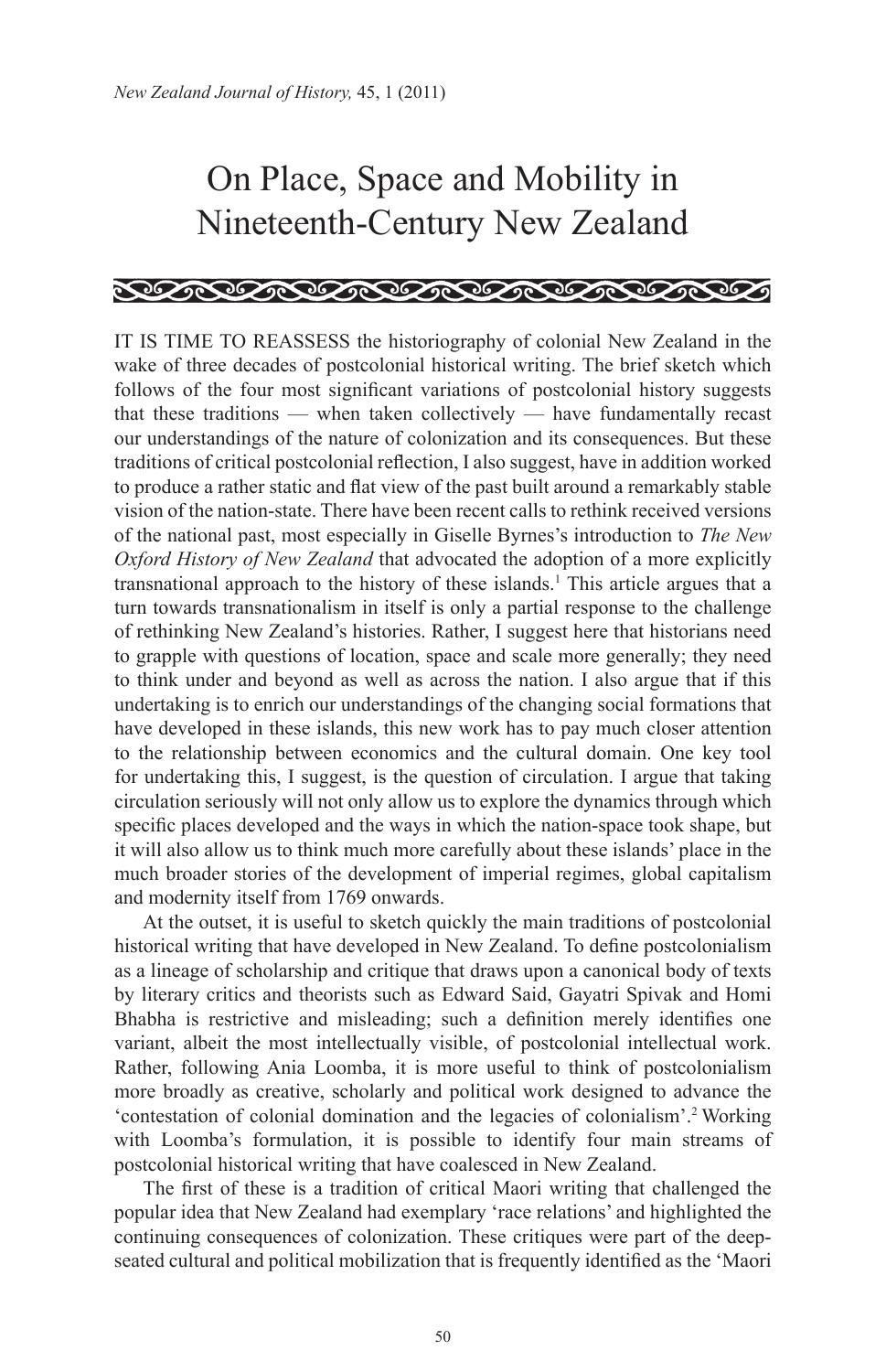cultural renaissance'. Ranginui Walker offered articulate and forceful assessments of New Zealand's past and its contemporary dilemmas in a long-running sequence of articles in *Listener*, arguments that were extended through his two most influential books, *Nga tau tohetohe* and *Ka whawhai tonu matou*. 3 Although it was not a work of historical scholarship, Donna Awatere's *Maori Sovereignty* (1984), which grew out of a series of articles she wrote for the feminist journal *Broadsheet,*  catalogued what Awatere saw as the Pakeha cultural imperialism at the heart of New Zealand's history. In this withering polemic she argued that colonization was a systematic programme to undercut the 'Maori nation' and suggested that racism lay at the heart of both Pakeha identity and state practice. Maori, she argued, had been ensnared in a 'death machine' by the Pakeha colonizers.<sup>4</sup>

The second strand of work is a looser assemblage of critical revisionist scholarship primarily produced by Pakeha historians and anthropologists during the 1970s and 1980s, partially in response to the kinds of arguments developed by Walker, Awatere and other Maori writers. This historical work offered revisionist reassessments of the colonial past. It strove to explain Maori marginalization, expose the limits of the stereotypes produced of Maori during the colonial past, and reassess the position of Maori in the making of New Zealand. This approach tended to be grounded in the languages of liberalism and scholarship and was more moderate than the forcefully activist language of Walker and Awatere. This enabled the re-evaluations of New Zealand history developed in these texts to gain greater purchase amongst Pakeha, especially those on the political left and in the universities, professions and bureaucracy. Some key works here included Alan Ward's assessment of the development of racial amalgamation policies and their consequences; Paul Clark's re-evaluation of Pai Marire that attempted to overthrow received colonial images of savage and fanatical Hauhau; Judith Binney's reassessments of Te Kooti and Rua Kenana; and James Belich's landmark study of the New Zealand wars which deconstructed the Victorian interpretation of racial conflict by foregrounding the sophistication of Maori strategy and the depth of Maori agency.<sup>5</sup> Belich's work, of course, highlighted Pakeha racism, and by the mid-1980s this was an abiding concern of these revisionist histories of colonialism. While land loss and its consequences were significant themes in this new work, they emphasized Pakeha racism rather than imperial strategy or colonial capitalism as the main drive wheel for the colonization of New Zealand. Historians, inside and outside the universities, were effectively challenging Keith Sinclair's 1971 argument about the superiority of New Zealand's race relations.<sup>6</sup> This new scepticism about the historical pattern of Maori–Pakeha relationships found increasingly fertile soil in a political terrain energized by Maori activism and the prominence of anti-racist politics in the wake of the 1981 Springbok tour. A significant element of this reassessment of the colonial past was a concern to trace the connections between race and sexuality; overthrowing the legacies of Victorian New Zealand depended on casting off its legacies of social reserve and sexual repression as well as its racism. Echoing earlier indictments of Pakeha Puritanism developed by R. M. Chapman and Bill Pearson, historians now saw missionaries and colonists as transplanting a particularly noxious mix of sexual anxiety and racism to New Zealand during the nineteenth century.7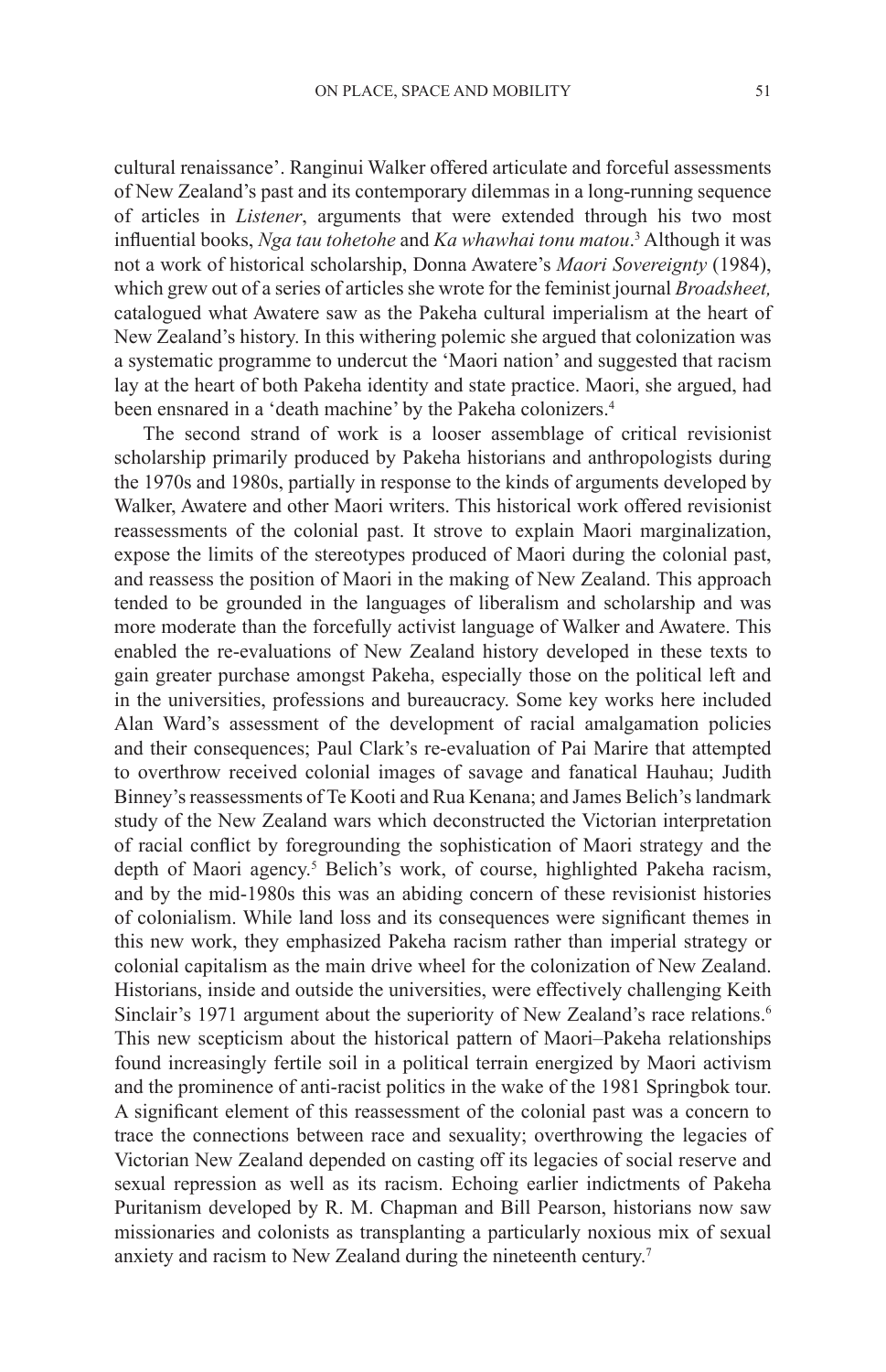A third significant body of work began to take shape after the Treaty of Waitangi (Amendment) Act of 1985 granted the Tribunal the power to inquire retrospectively into Maori historical claims against the Crown. The place of historical work in the Tribunal has been widely dissected and debated, but here it is worth underscoring that, as it has developed, this tradition of postcolonial scholarship is particularly notable for three reasons. First, it has valued Maori oral tradition and historical practices as evidence that must be assessed in adjudications on historical Crown actions; in other words, it has adopted a strategy that has consciously challenged the privileging of written documents that has frequently been at the heart of Western historical practice.<sup>8</sup> Secondly, this juridical history is narrowly framed as an enquiry into the actions of the Crown that contravened the Treaty. This approach has put the state at the centre of both Maori and national history, while simultaneously reframing the colonial state through the abstract formulation of the Crown.<sup>9</sup> Thirdly, the Tribunal has played a part in the shaping of a new discourse on the 'principles of the Treaty', and these have subsequently fed back into the historical scholarship of the Tribunal. This has created a kind of interpretive feedback loop where past actions are adjudged by an idealized late-twentieth-century codification of a set of rather messy texts and negotiations concluded at a variety of sites in 1840.<sup>10</sup> Suffice it to say that even as principles provide a valuable blueprint for organizing relationships between the state and iwi Maori today, they fail to illuminate the realpolitik of empire-building where treaties functioned as important instruments to legitimize imperial intrusion and to lever new lands and resources.<sup>11</sup>

The final substantial cluster of research that we can think of as constituting postcolonial historical writing in New Zealand is a body of work largely produced by University-based historians on 'cultural colonization'.12 This scholarly tradition is closest to the postcolonialism that developed out of the work of Edward Said on the place of textual representation in empire-building and identity formation. In the New Zealand context, this work has focused on the ways in which colonization rested on assertions of cultural superiority, the appropriation of Maori culture and the control of landscape, flora and fauna. While this approach has been particularly developed through Michael Reilly's work on colonial collectors, Giselle Byrnes's studies of surveying and toponyms, and Chris Hilliard's work on the colonial culture of writing, it was Peter Gibbons who played a key role in developing this way of seeing the past.13 In an arc of articles across two decades, Gibbons developed two key arguments. First, he suggested that colonization was not a chronologically demarcated process that ended at some point around 1900; rather, Gibbons stressed that colonization was an ongoing process that continues to shape the nation-building process until today.<sup>14</sup> Secondly, Gibbons drew new attention to the manifold and strong connections between cultural production and the processes of colonization. He suggested that colonization could be understood as a sequence of processes where exploration, invasion, occupation, appropriation and nationbuilding depended on the creation of cultural asymmetries as well as political and economic inequalities. In other words, Gibbons reimagined colonialism as a cultural project where power rested in the point of the pen as well as the end of a musket. In this view, books, maps and museums were as much instruments of domination as courts and prisons.15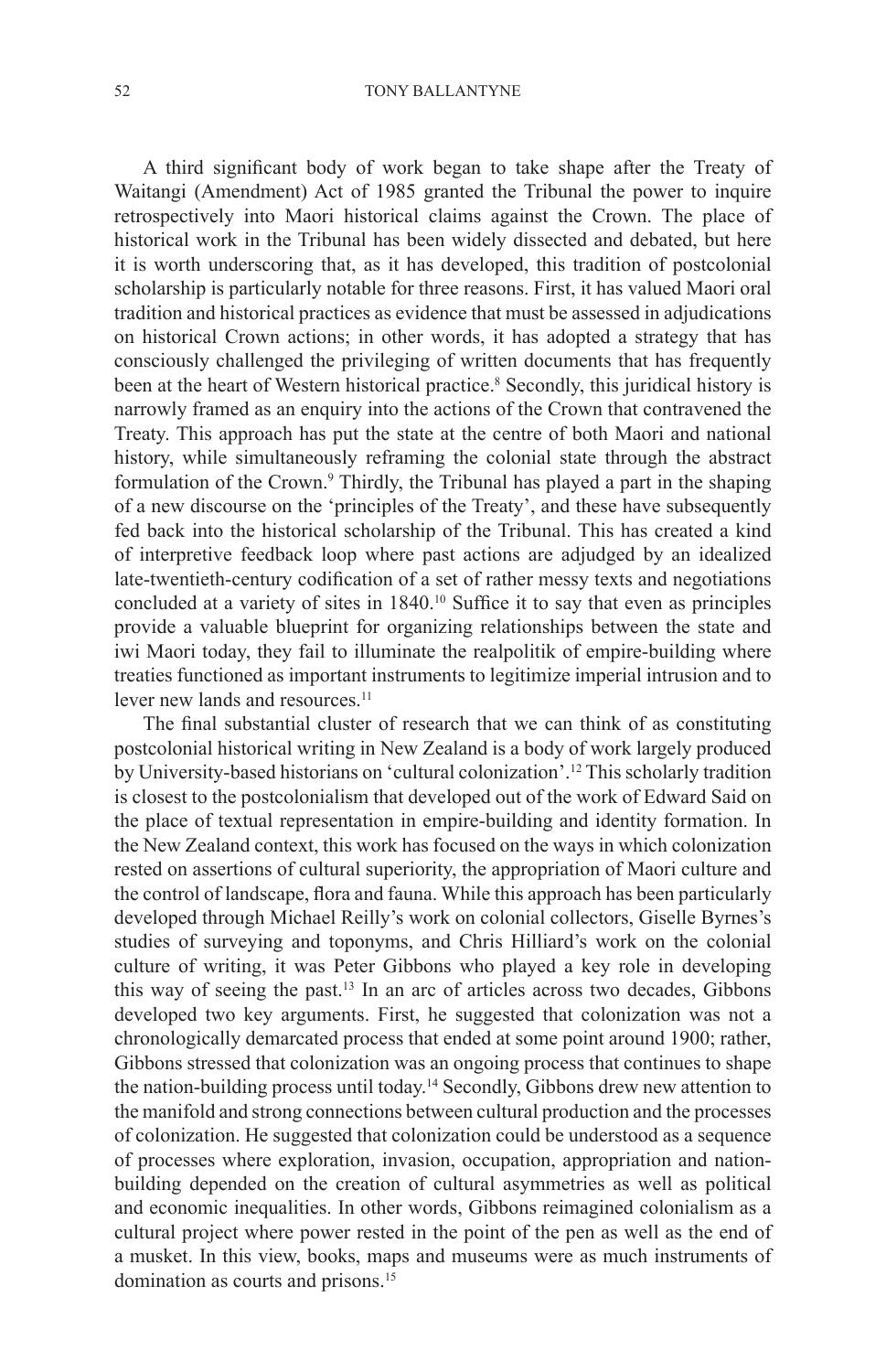Taken collectively, these four traditions of postcolonial writing have transformed our understandings of the colonial past here in New Zealand. In sum, they have all suggested that colonial domination was a cultural as well as a political project and, as such, they have tended to offer cultural explanations of colonization. In fact, all of these traditions have placed 'race' — culturally understood — at the heart of their interpretations of colonialism. There has been some interest in the intersections between race and gender — as well as a small body of work on the ways in which race and religion intersected in the nineteenth century — but, generally, race has been privileged and other markers of difference, especially class, have been pushed aside.16 All too often this new scholarship has been framed around a rather essentialized and undifferentiated opposition between Maori and Pakeha, underplaying, ironing out or simply ignoring the complex fissures on either side of the racial divide — as well as occluding those groups who simply do not fit into this neat dichotomy.

These approaches to the past have also produced one other consequence: they have all consolidated the primacy of the nation as the key unit of analysis. Treatyfocused historiography has framed the period following 1840 around iwi–state relationships. Of course this reflects the vital role that the Tribunal has played in the nation's political economy, functioning as an outlet through which the state can manage the historical grievances of Maori iwi. But the sheer weight of this research, which is frequently ordered around a narrative of resource loss, means that we know comparatively little about the broader functioning of Maori economic life, even though recent works by Hazel Petrie and Michael Stevens offer some significant insights.<sup>17</sup> But it has not only been in the Tribunal historiography where the nation-state has assumed centre stage in our historiography of colonialism. Even though the critical revisionist work of the 1970s and 1980s challenged the optimistic tone of the established tradition of national history, it cemented rather than questioned the analytical primacy of the nation. In fact, this work can be read as reaching towards a kind of decolonized vision of national history where the primacy attached to Britain in both the imperial history tradition and in early Anglocentric writings of historians of New Zealand like Condliffe and Morrell were fully and finally rejected. Ironically this meant that J. G. A. Pocock's call for thinking about New Zealand as part of an extended archipelagic British history first articulated in Christchurch in 1973 — was made at the very moment when New Zealand historians turned their backs on both Britain and the empire.<sup>18</sup>

In a similar vein, scholars who have explored the dynamics of cultural colonization have been preoccupied with the colonial past as the foundation of the modern bicultural nation. This narrative framing has tended to abstract the colony from its broader imperial contexts and from its significant connections to Australia, the Pacific, Asia and the Americas. In fact, what really occurred within academic historiography in the 1970s and 1980s was an inward turn. The authority of national history quarantined New Zealand research on colonialism from some key international debates so that, for example, there was no engagement by New Zealand historians with the influential 'gentlemanly capitalism' thesis of empire-building forwarded by Peter Cain and Tony Hopkins.19 Only recently has this inwardness begun to be prized open. In addition to some of the essays in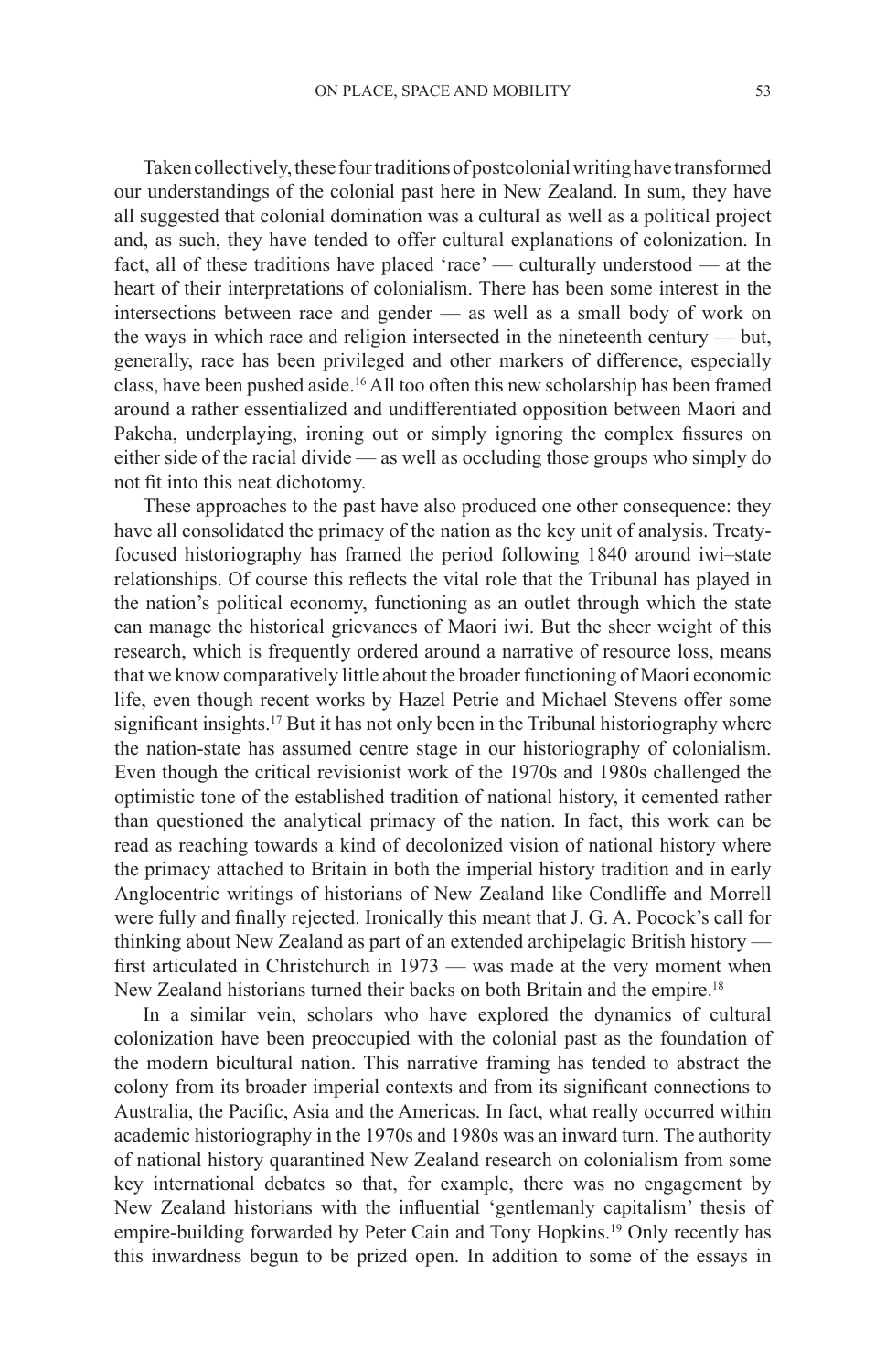*The New Oxford History of New Zealand* (such as those by David Capie and Damon Salesa), a cluster of writings on the connections between Asia and New Zealand in the nineteenth century, and Lyndon Fraser's and Angela McCarthy's work on Celtic migration, have begun to provide a skeletal frame for our understanding of New Zealand's place in the nineteenth-century world.<sup>20</sup>

At the same time, while research on local and regional history has continued to be strong, it generally lacks the authority of texts that address national questions. A great deal of popular historical writing is local history, but it frequently lacks an analytical edge. Of course, there have been some very rich academic studies of local social formations, including Erik Olssen's work on Caversham and Rollo Arnold's work on Kaponga.21 The tendency has been, however, to read these local studies as microcosms of the nation, and their representativeness has been subject to strong debate. Most importantly, Miles Fairburn has repeatedly asserted that the social history of colonial New Zealand should be grounded in the nation as an analytical unit. This position of course prioritizes the nation over the actual site of research; it means that Olssen's Caversham or Daley's Taradale or my own recent work on Gore is only significant when it can illuminate the 'national pattern'.<sup>22</sup>

Critical of the calls for a more disaggregated approach to colonial social history made by historians such as Raewyn Dalziel and Clyde Griffen in response to his *Ideal Society and its Enemies* (1989), Miles Fairburn argued that it really was the national pattern that mattered and that there was little substantial regional variation throughout the colony.<sup>23</sup> In an essay he co-wrote with Stephen Haslett, Fairburn used a limited body of quantitative data to argue that there was nothing unique about Wellington's social pattern — it replicated the broader New Zealand patterns and these patterns had the same causes. The idea of 'considerable regional variations', Fairburn and Haslett contended, was an 'untenable historiographic convention'.24 Since then, it is notable that the questions of the national versus the local have not deeply concerned New Zealand historians, certainly not in the way in which questions of race, gender or national identity have attracted critical interest. While there have been some excellent pieces of work produced that focus on specific localities — such as Caroline Daley's work on Taradale or Pamela Wood's study of hygiene in colonial Dunedin — these have rarely kindled a debate on questions of place or space in New Zealand history (which is not so surprising in Wood's case, as she explicitly offered Dunedin as a microcosm of New Zealand).25 Most importantly, these kind of local studies become readily assimilated into a national history. Regardless of the author's intentions, other historians tend to use such localized studies in a fairly unreflective manner to make generalizations about an aggregated New Zealand, or they are regarded as a brief backdrop to the emergence of a coherent national identity, the main plot line of the drama of national and frequently nationalistic histories.<sup>26</sup>

In the remainder of this article I wish to offer some ways to press against the ascendancy of an aggregated and naturalized national history. An important starting point for this is an insistence on the fundamentally constructed and artificial nature of 'New Zealand'. It is true that some historians already gesture towards this; Peter Gibbons has been the most forceful when he noted in 2003 that New Zealand was and is 'a discursive construction, a shorthand device for referring to a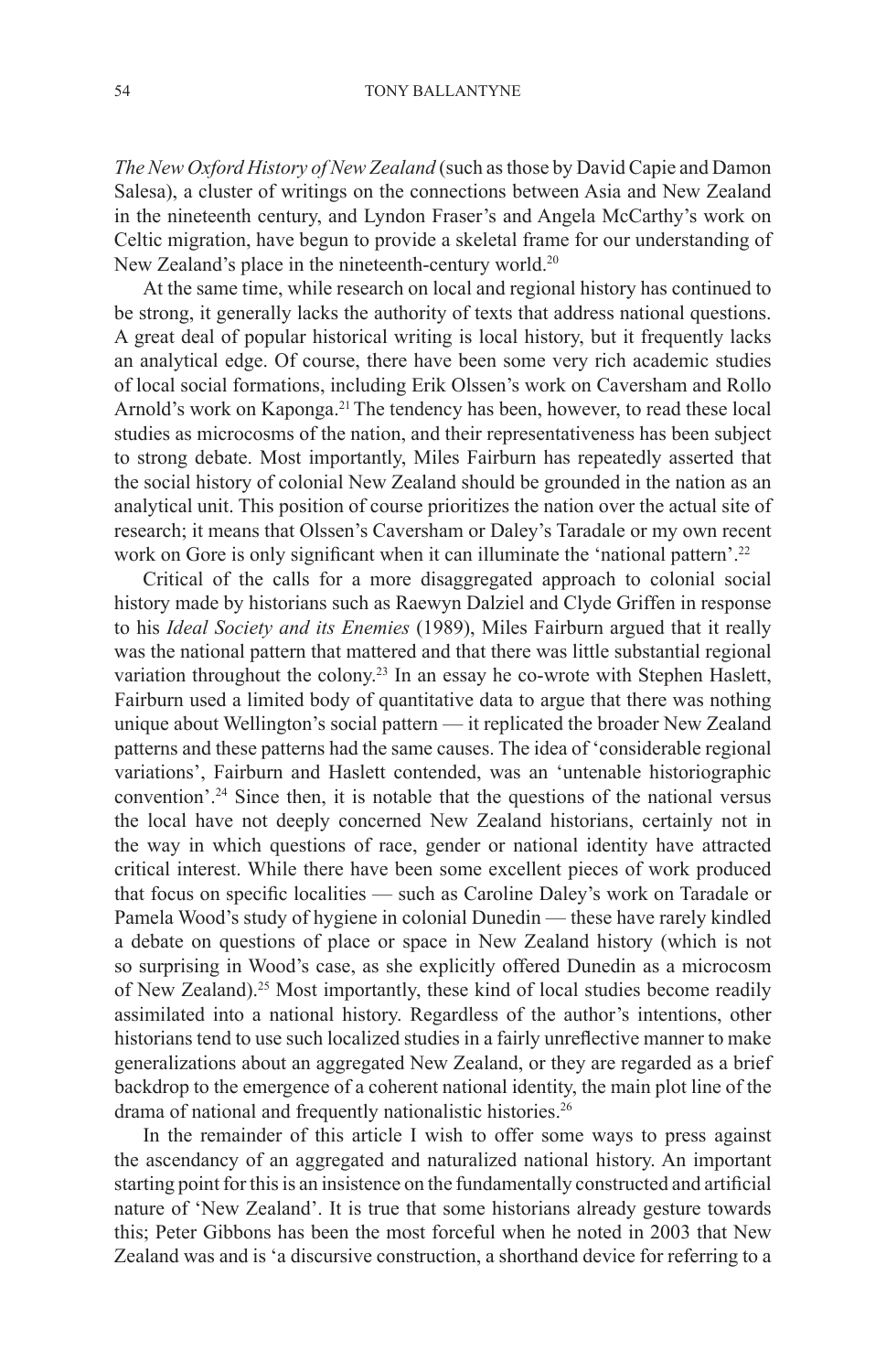multiplicity of places, peoples, products, practices and histories'.<sup>27</sup> Yet the nationstate has frequently been deployed anachronistically. At one level the uncritical use of 'New Zealand' has persisted because of a lack of other easy options; there are stylistic and analytical difficulties with other ways of framing the story of the nation built in this particular South Pacific archipelago. However, the primacy attached to the nation in the post-World War II period has reflected the desire of successive generations of New Zealand historians to make the past speak to our political and cultural present, especially as they have been preoccupied by the 'search for national identity' and have sought to reconstruct how the processes of 'making peoples' produced racial identities, at least those of Maori and Pakeha.<sup>28</sup>

This deep concern with the lineages of our contemporary identities has reified the nation. Historians tend to use 'New Zealand' as an unproblematic analytical referent without sufficient emphasis on the nation's limits or its constantlyin-process status. The nation-state's consolidation was and is dependent on projecting and actualizing a nation-space. This was driven forward by the state as various government officials, agencies and departments produced a sophisticated apparatus of maps, atlases and charts that documented the geography of the nation and projected it as a coherent and clearly defined unit. This project was reinforced by the state's creation of a symbolic repertoire including currency, stamps, a coat of arms, a flag and a national anthem. This was a messy and frequently *ad hoc* process, where developing international conventions, inter-colonial exchanges, local popular initiatives, and the continued weight of British initiative and opinion were strong. Once fixed upon, these were not simply empty symbols but articulations of state power — power that was exercised through legislation and the operation of the legal system. The *New Zealand Gazette* and the printing of various proclamations were central instruments for the state to articulate its policies and power to the public. These laws, of course, not only asserted the paramountcy of the state and its monopoly on the deployment of coercive power, but they were also designed to regularize the function of the political process and to standardize the operation of the market and key social institutions like schools, hospitals and prisons, as well as producing a standardized national time.

Perhaps because there has been relatively little work on the culture of the state historians have tended to treat the actual geographical unit of New Zealand as a given. This was certainly the case in the *Frontier of Dreams* television series and its companion volume, a large-format national history. While the first chapter opened by cautiously referring to the 'land we call New Zealand', the remainder of that chapter and the volume as a whole deploys 'New Zealand' unproblematically, using it as a designation for the fragments of land that sheared off Gondwanaland around 200 million years ago. This created a tension between a geological and geographic narrative that emphasized dynamism and the anachronistically stabilising use of the modern term for these islands.<sup>29</sup> Of course, how the appellation 'New Zealand' was attached to these islands and became the commonly used term — at least in Europe — is a long and complex story that involves Dutch, French and British exploration, cartography and imperial intrusion. Ultimately the name 'New Zealand' became authoritative in a European context because of its constant reiteration in print culture and on cartographic artefacts like maps, atlases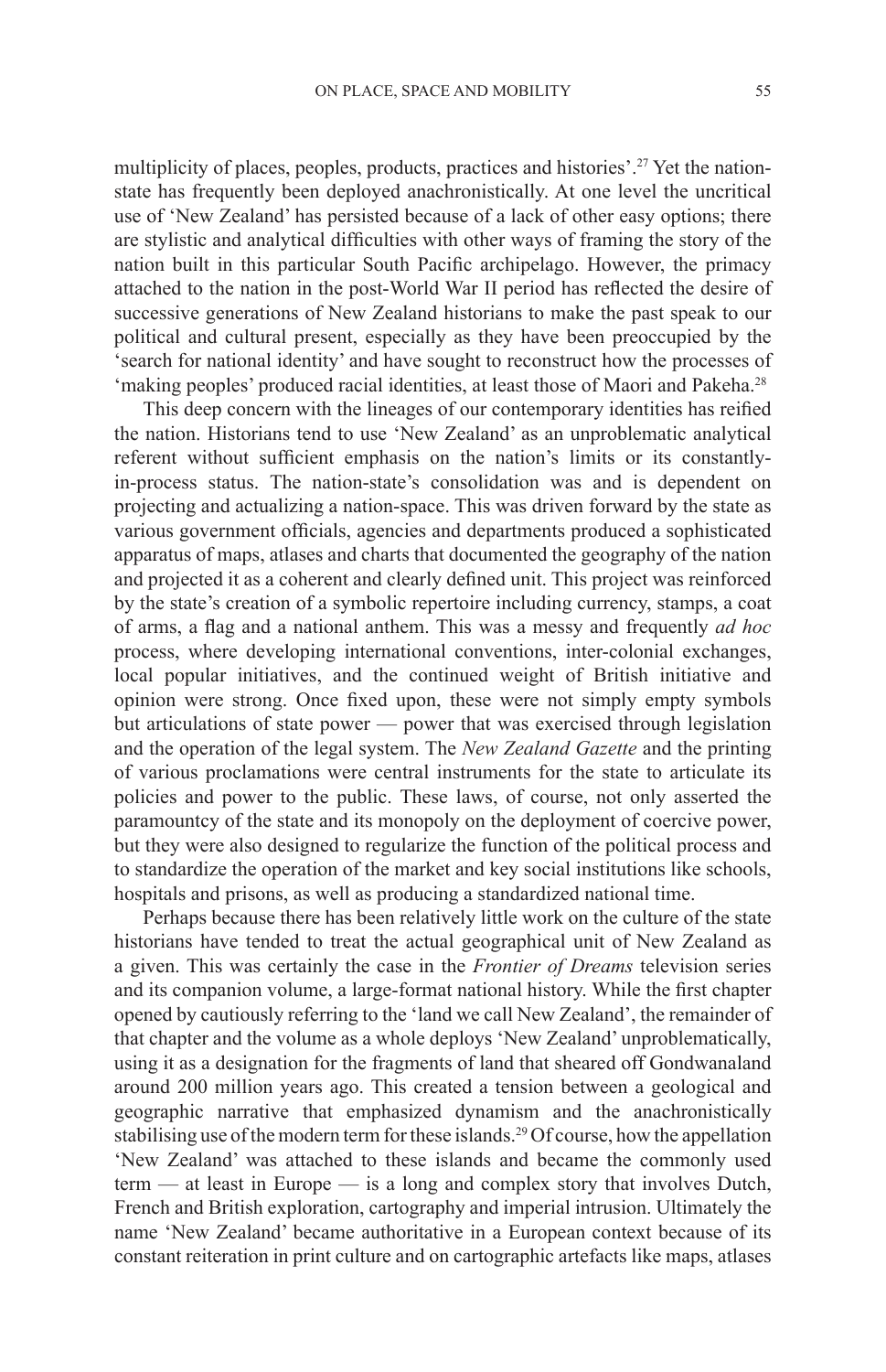and globes. It was given real political shape with Lieutenant Governor Hobson's proclamation of British sovereignty over 'the Southern Islands of New Zealand commonly called the "Middle Island," and "Stewart's Island", and the Island, commonly called "the Northern Island" on 19 June 1840.<sup>30</sup>

Hobson's proclamation and the maps of the early nineteenth century remind us that what made up New Zealand was not necessarily self-evident. In many of these maps the Chatham Islands do not feature. Of course, when they were 'discovered' in 1791 by the Vancouver Expedition and claimed for Great Britain, they were not imagined as part of 'New Zealand' at all. It was through a ramshackle sequence of imperial statutes and colonial legislation that various off-shore islands — from the Chathams to the Three Kings, from the Kermadecs to the subantarctic islands — were incorporated into the political territory of New Zealand.31 This reminds us that the nation-space is the product of complex legal processes that have frequently reshaped the spatial and legal boundaries of the nation. Indeed, Marston and Skegg have noted that New Zealand's Parliament has tended to 'define the spatial ambit of New Zealand in different ways in order to fit the purpose of a particular piece of legislation'.32 Even in our contemporary moment, the geographic boundaries of New Zealand are not necessarily fixed or stable: it was only in 2008 that the United Nations Commission for the Limits of the Continental Shelf confirmed New Zealand's sovereign rights to 1.7m square kilometres beyond the 200 nautical mile Exclusive Economic Zone.33

As this brief discussion suggests, New Zealand can be understood as both an artefact of the cultures of European empire-building and a territorialized legal entity that was the product of a complex set of imperial, international and national statutes and laws. As Matthew Henry has shown, by the early twentieth century the nation's borders were selectively reinforced and reinscribed through immigration law and the operation of a passport and permit system, a system that itself was part of the growing international regulation of human mobility by states and a mechanism that was central to the production of citizenship across the globe.<sup>34</sup> Henry's arguments about how borders were imagined and policed could be a useful starting point for a deeper historical account of the constitution of national boundaries post-1840. Key studies by Radhika Mongia, Craig Robertson and Adam McKeown of the technologies and routines of governance that instituted global borders and sharpened definitions of territorial sovereignty could also energize work on the legal production and reproduction of the nation-space.<sup>35</sup>

Thinking about the regulation of human movement reminds us that nations were given shape by communication and transportation networks. These fashioned the pathways that regularized human movement within the nation, as they connected distinctive regions into larger systems of mobility and exchange, and enabled the consolidation of national markets and information flows.<sup>36</sup> In the New Zealand context, communication technologies and transportation networks were fundamental to the assertion and operation of state power and the consolidation of the nation-space. Colonial development proceeded from the scattered coastal settlements that developed around whaling stations, missionary communities, timber-processing sites and pioneering merchants. Even with the progress of systematic colonization along Wakefieldian lines in the 1840s and 1850s, colonial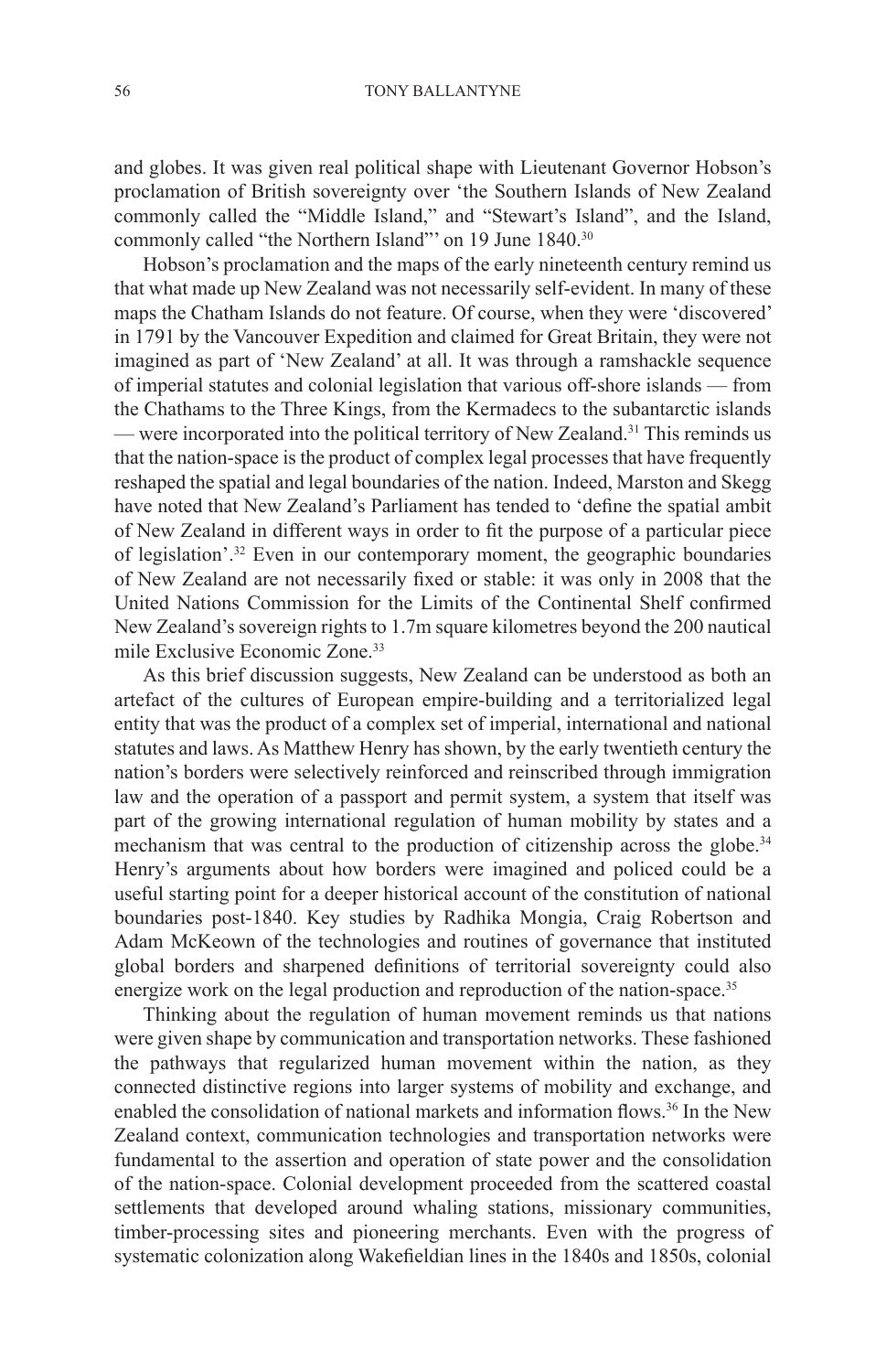New Zealand was an essentially littoral society in 1860; all major settlements had direct access to the ocean and the sea was the highway that connected these outposts. Ports were the key clearing houses for imports, exports and interregional trade. They were transit points for migrants and maritime workers, key sites for information exchange and the heartbeat of the colonial economy. The sea connected each of the key centres of colonization with their hinterlands as well as with Australia, Britain and beyond. Given the continued dominance of sail power and the vagaries of a temperate maritime climate, into the 1880s travel could be slow and services irregular.37 Ultimately, it was the development of the networks on the land that enabled more extensive colonization and the filling out of the nation-space. The construction of bridges and the extension of road, rail and telegraphic networks were central in connecting the coastal enclaves that constituted the initial bridgeheads of British colonization. Roading developed slowly given the scattered nature of settlement, the challenges posed by extensive river networks and the cost of road-building and the provision of ferries, fords and bridges.38 Even though coastal shipping provided key connections for the colonial economy around 1880, roads and railways were particularly important in 'opening up' the interior, allowing colonists to extend the pastoral frontier and access valued resources, especially timber, in inland districts.

Of course, railway construction was particularly important to the expansion of state power and the consolidation of the nation-space. Rail enabled much faster travel, services ran regularly, and the pulling power of steam locomotives meant that larger loads of passengers, materials and commodities could be moved swiftly between significant urban centres within the nation. It was not coincidental that Julius Vogel drove forward the massive state-sponsored public works projects of the 1870s and was the architect of the abolition of provincial governments in 1876. But even as these transitions certainly invested new power and authority in the central government, these expanding networks were not all-encompassing, and the gaps and fragilities of these networks had material and cultural outcomes. The difficult coastline and slow extension of road and rail networks meant that the Catlins, for example, were relatively isolated, and colonists in the district repeatedly stressed the underdevelopment that resulted from this lack of infrastructure.<sup>39</sup> Further north, Nelson lost its status as a key colonial port as it was swiftly eclipsed by Lyttelton and Port Chalmers and it remained relatively isolated because of the underdevelopment of its overland connections.<sup>40</sup> The weakness of such connections had real political consequences. Hawke's Bay separated from Wellington in 1858, and in 1869 Marlborough ceded from Nelson as a consequence of the poor transportation linkages and divergent visions of the importance of infrastructure.<sup>41</sup> Connections to the outlying islands were dependent on the weather and irregular shipping timetables, and remained very patchy well into the twentieth century. In comparative terms linkages to New Zealand's new colonial holdings in the Pacific were more regular and efficient, but taken collectively the sinews linking these outlying islands and colonial holdings to the North and South Islands were thin and loose at the start of World War I.42 These connections were not subject to the 'time-space convergence' produced by the telegraph, railways and steamships that Eric Pawson has suggested were central in the consolidation of 'New Zealand' as a political and cultural space between 1880 and 1940.<sup>43</sup>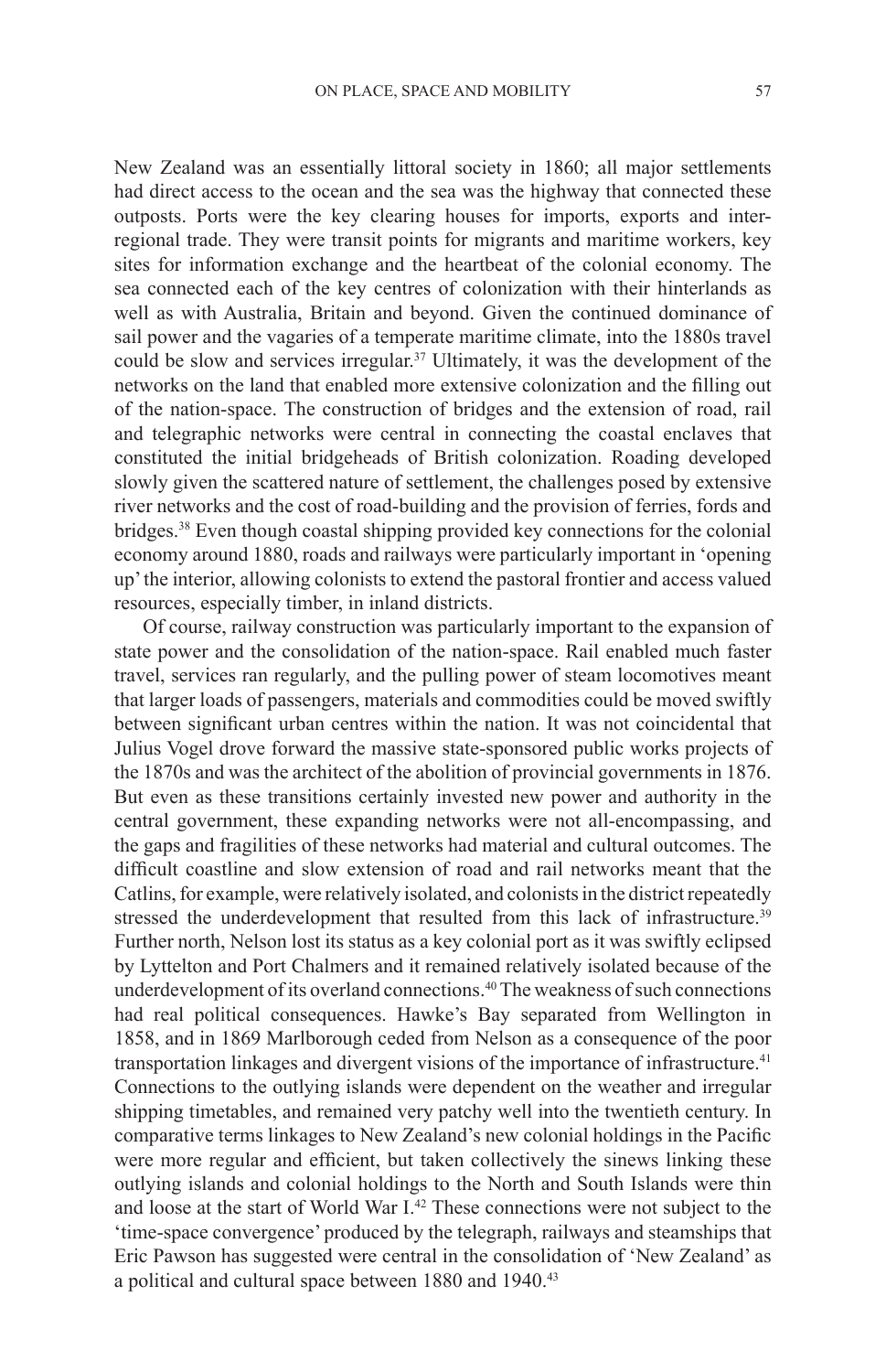58 Tony Ballantyne

In light of this discussion it is clear that Gibbons was correct to note that 'New Zealand' might be a useful 'shorthand device', but we must be careful not to overestimate the speed or extent of its consolidation or simply equate it with the North, South and Stewart Islands.<sup>44</sup> The other danger with an uncritical use of 'New Zealand' as a primary analytical unit or site of argument is that it is an imaginative abstraction that moves us away from the specific places where people have lived and built their homes and the very particular locations where the consequences of state policy or circuits of mobility have played out. Ultimately, the uncritical deployment of 'New Zealand' as an analytical device can blind us to the ways in which the processes of colonization and inter-colonial exchanges naturalized the nation.

Of course, it is true that since 1769, New Zealand has developed within a context of the growing emergence of the nation-state as a key structure to govern economic and political life at a global level. But this was not a quick or easy triumph; many scholars have demonstrated the profoundly uneven and arrhythmic calcification of modern nation-states across the globe. This was a story, of course, that was entangled with the struggles inherent in empire-building and colonialism; Judith Binney's recent work on Te Urewera is a powerful reminder of some of the long-term consequences of the struggle to secure state sovereignty in the face of opposition from social and political orders established long before the onset of colonialism.45 So while Caroline Daley's assertion that 'New Zealand was born modern' should stimulate new debate over the nature of colonial cultural sensibilities, we must not think New Zealand was born complete or fully formed in 1840.

One strategy for reassessing the consolidation of the nation-state is the important arguments sketched by W. H. Oliver and Jane Thomson in the early 1970s. In their work on the East Coast they suggested that from the 1890s a gradual and uneven 'nationalisation of provincial life' unfolded, where the isolation and particularities of the Gisborne region were slowly eroded by the growing significance of the state and the stronger pull of national politics.46 This was an important argument that recognized the real depth and weight of intra-regional connections and regional affiliations of various kinds, while simultaneously recognizing how the growth of state capacity built new connections between the citizenry and the machinery of governance. But this line of analysis — which would have been grounded in a careful consideration of the interfaces between local, regional and national markets, the integrative work of communication and transportation networks, the growing significance of national media, and the intersections between local and national politics — has not been pursued with any commitment by New Zealand historians. In the 1970s and 1980s, historians were increasingly preoccupied with thinking about the nation through the lens of identity, rather than thinking carefully about its structural moorings or the social processes that the nation was produced out of. Oliver and Thomson's argument might provide a useful starting point for future work that is committed to exploring the rather uneven development of national structures and for evaluating the persistence of regional and local traditions that are not easily assimilated into the national imaginary.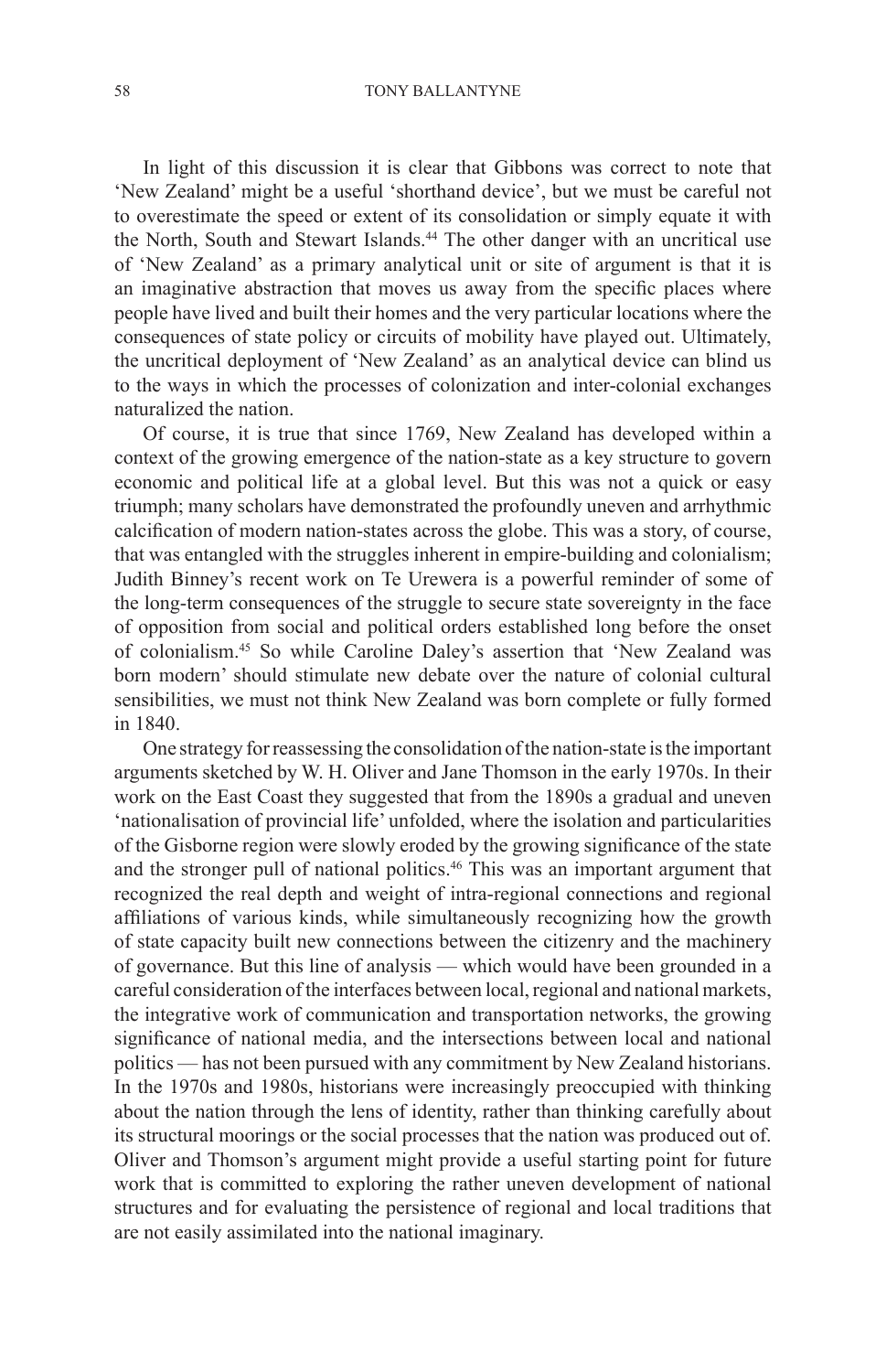My own work on intellectual life in colonial Gore suggested another way in which we might denaturalize the nation and challenge the priority of national histories: it stressed the importance of thinking under the nation and taking place seriously.<sup>47</sup> The turn towards cultural analysis in humanities scholarship has frequently emphasized community and the production of imagined collectives including race and nation, a shift that has frequently occluded the specificities of geography, producing what the geographer John A. Agnew has identified as a broad 'devaluation of place' in scholarly analysis.48 At the same time, the primacy of textual criticism and questions of cross-cultural representation in academic history writing has tended to produce readings of the colonial past that underplay the importance of locality and its broad cultural significance. Of course, as Gavin McLean has recently reminded us, there has been a long-established and enduring tradition of writing local histories, a tradition that tends to be underestimated by university-based historians.<sup>49</sup> It is certainly true that much of this tradition is convention-bound and provides a shallow sense of the broader contexts that influenced local development, but these works have engaged readers because they offer a rendering of the past that is not only accessible but that conveys a connectedness to place, a sense that readers typically share with the author.

Local histories often invoke an image of a fixed and stable closed place, defined by a strong sense of distinctiveness and community. They stress the development of local institutions and celebrate the contributions of founders, pioneers and heroes. Often written by and for a certain social grouping that has been prominent in the place's historical development and social life, they stress a coherent identity. Conventional local history narratives place a heavy emphasis on institutional development, narrating the foundation and growth of institutions and organizations: schools, churches, libraries, museums and athenaeums, lodges of various kinds, sports clubs, literary societies and various voluntary organizations. Framing local history as the development of local institutions, however, produces a picture of the locality that tends to emphasize stability and fixity, especially once towns reach a certain level of maturity. But such an image is fundamentally misleading, producing a partial image of life in the locality and encouraging a vision of the past that is enclosed, self-contained and coherent.

But, while places are unique, their character and the sense of place that inhabitants have are rarely as seamless as local historians would have us believe. Among those who settled or moved through a location there was a multiplicity of relationships to place. My recent essay on Gore hinted at this, as it highlighted the centrality of conflict in shaping community life in the 1880s and 1890s and the ways in which members of the Salvation Army or residents of Chinese origin had at best an angular relationship to the population of the town as a whole, its buildings and institutions, and the flows that actually make life in the locale. Charting these kinds of divergent positionings in the processes of community formation not only allows historians to explore how communities emerged out of social conflict but also underscores the value of perspectival histories that are committed to recovering the divergent angles of social vision possessed by specific groups.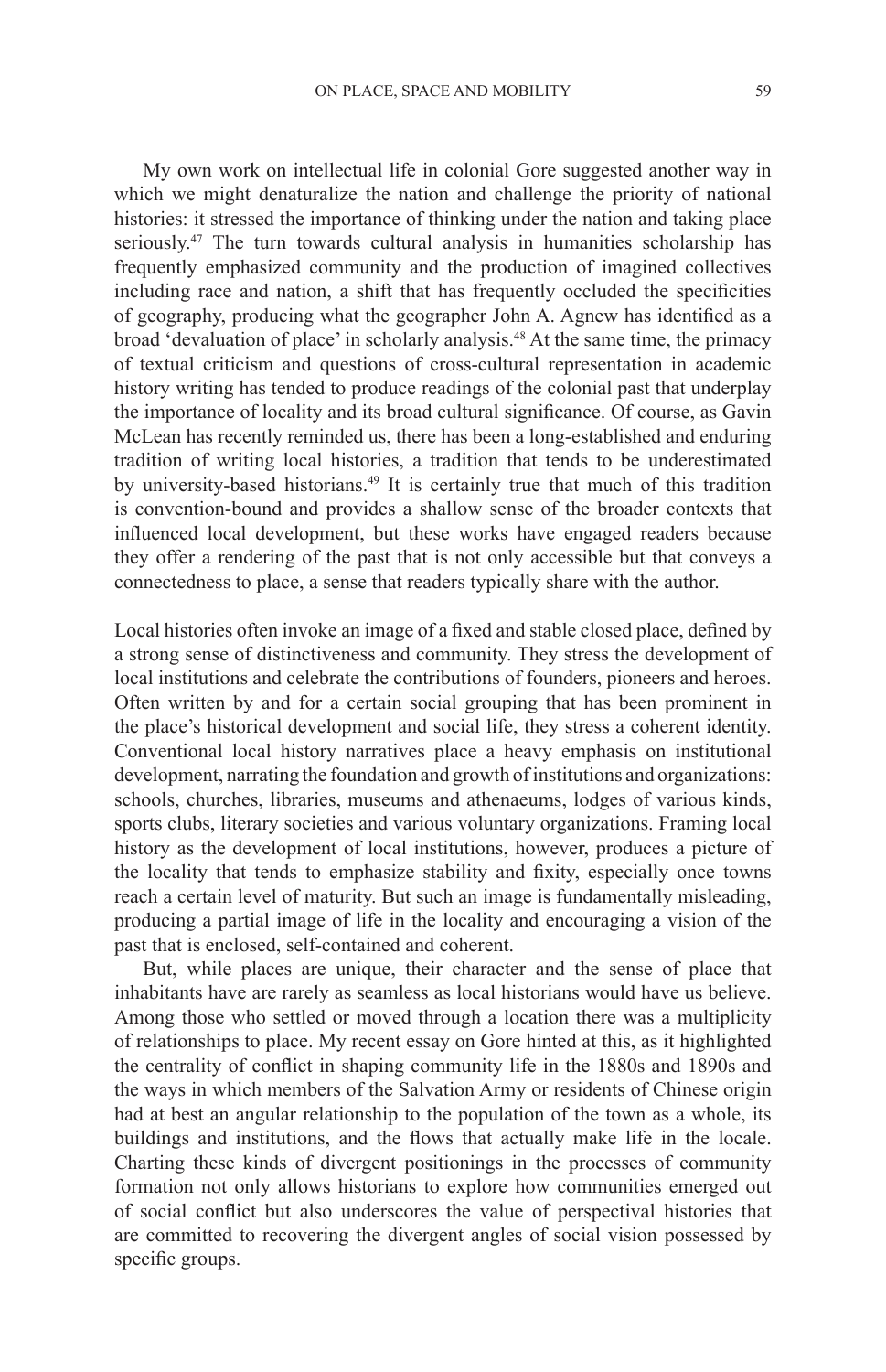#### 60 Tony Ballantyne

Critical work in geography offers something of a counter-narrative to this kind of popular writing about the local. Places are not simply fixed places on a map inhabited by a unique, singular and stable community, with some distinctive history internal to themselves. Rather, as Doreen Massey has argued, places are 'constructed at a particular constellation of social relations meeting and veering together at a particular locus'.<sup>50</sup> In other words, each place is unique not only because of its particular topography and demography but because it sits at a specific point where a unique set of networks, movements and exchanges intersect. Places are constantly being remade by the work and changing shape of these convergences. This kind of vision is a useful way of progressing Felix Driver and Raphael Samuel's call to re-vision what local history might be, as they posed the question: 'Can we write local histories which acknowledge that places are not so much singular points as constellations, the product of all sorts of social relations which cut across particular locations in a multiplicity of ways?<sup>'51</sup>

We might return to Gore, a significant provincial town and service centre in eastern Southland, as a case study to tease out the possibility of such perspectives. The strong tradition of local and regional history relating to Gore emphasizes the development of local institutions and the important contributions that pioneers, founding families and local notables made to the development of the town. In fact, it is a work on Gore that Chris Hilliard uses to demonstrate how the long lists of names and institutions and potted biographies that are the stock in trade of local history emphasize the primacy of commemoration and celebration within the genre.52 One of the things missing from these works is the constant swirl of people and things moving in and out of a place. These connections and movements actually *made* places. Gore demonstrates this clearly. Although the Southland Provincial Council, going back to at least 1862, had plans to create a town near the 'Long Ford' over the Mataura River, Gore only emerged as a substantial settlement as the result of the construction of new transport networks in the 1870s. A small number of colonists had settled the area in the late 1850s, led by the pastoralists Alexander McNab and Peter McKellar. The discovery of gold in the Waikaka and Nokomai rivers in 1862 increased the significance of the river crossing and the associated settlement, which became a staging point for miners travelling west. At the same time, an accommodation house and ferry service were established by Daniel Morton, and in the following year Cobb and Co set up stables in the town to serve its expanding services that linked both Invercargill and Dunedin to the goldfields. As the traffic of prospectors declined in the mid-1860s, the fledgling settlement diminished; in fact, between 1865 and 1874 Gore primarily existed as a transit point on the Invercargill to Dunedin postal route.

It was the expansion of the railway northwards from Invercargill in 1875 that gave rise to Gore as a permanent settlement. In real terms, Gore was the direct product of this rail connection, and in this regard it echoes the small North Island towns that sprang up around the construction of the main trunk line, explored in an early article by Peter Gibbons.<sup>53</sup> After the arrival of crews working on the railway, small stores, hotels, lodging houses and entrepreneurs offering services settled in Gore. The businesses built by these colonists ensured that Gore became an important stopping point on the Invercargill–Dunedin line, and by the end of the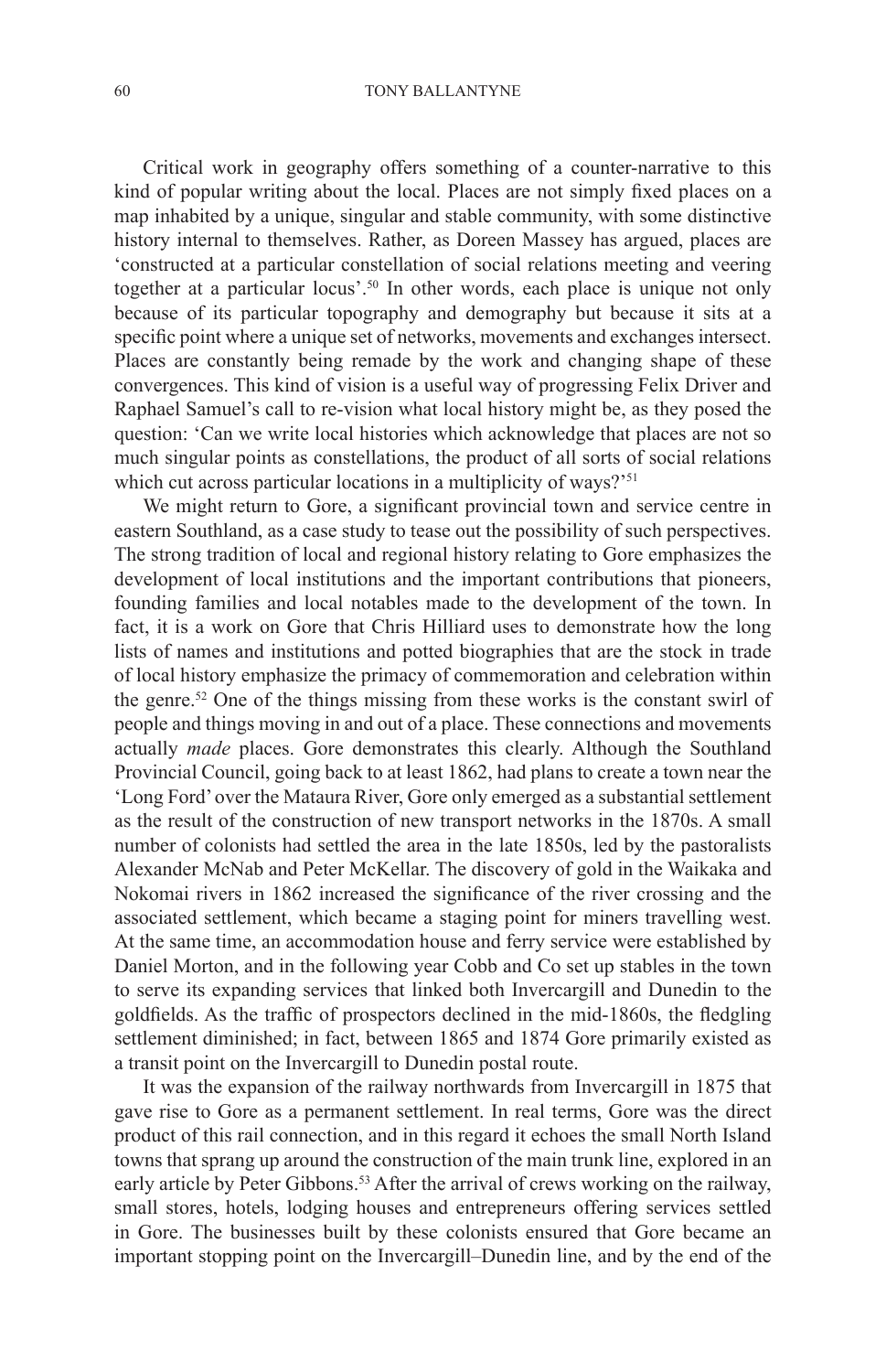1870s it had emerged as the key service centre in eastern Southland. The regularity of the Dunedin–Invercargill service meant that mail to and from these main points north and south moved in and out of Gore three times a day. These rail networks ensured that communities to the north and east, like Waikaka, Pukerau, Clinton, Kelso and Waipahi, and Edendale and Wyndham to the south, viewed Gore as their primary commercial and service centre. Another important set of linkages ran out to the west to the 'Elbow' (near Lumsden), which enjoyed a daily mail service from Gore. Roads and rail lines linked Mandeville, Riversdale, Balfour, Waikaia and Lumsden into Gore's western orbit. As the junction point for these networks Gore became larger and more significant in the economic and cultural landscape; its population expanded five-fold between 1885 and 1905, when it reached 3500.

With this growth, the town offered an array of services and developed capacity for small-scale processing and manufacturing. By the middle of the 1890s it boasted several hotels, a good range of shops (including bakers, butchers, bookshops, chemists and draperies), legal and banking facilities, and also a wide variety of skilled tradesmen including blacksmiths, boot makers, watchmakers, saddlers, coachbuilders, printers, a sail-maker and cordial manufacturers. Each of these enterprises drew materials, workers and customers from the rail and road connections that converged on the town, and in turn they used these routes to distribute their goods. The money, things and the news their workers and customers carried with them pulsed in and out of the town on a daily basis. These flows were the lifeblood of local institutions and associations. But while clubs and societies were central to the development of intellectual life and civic culture in the district, in the 1880s and 1890s they were not stable. The movement of young men within and beyond the district meant that there was a high turnover of membership and that institutional life tended to develop around a few key families who were firmly rooted in the district and committed to fostering associational culture.<sup>54</sup>

In New Zealand, our existing historical scholarship underplays the significance of these communication structures and patterns of movement. Local histories tend to see transport and communication as simply elements of the internal development of a particular settlement, while national histories tend to treat them as forces simply connecting places.55 I am suggesting here that we place much greater importance on the role of transport and communications in dictating the contours of the colonial economy, in shaping the rhythms and routines of colonial cultural life, and in shaping the specific social formations that emerged in each locale and district. Places like Gore, or Greymouth or Greytown for that matter, were produced out of the confluence of trajectories and pathways where people become entangled in the dense and fluid webs of social relations that take shape in a very real material environment, a landscape that itself influenced the nature and timing of institutional development and the broader patterns of economic activity and cultural development.<sup>56</sup>

Thus, we might think of places as knot-like conjunctures where the ceaseless small-scale mobilities of life in the location interlocked into the more extensive networks that enabled the regular movement of people, things and words in and out of the location. The shape of the knots shifted — as new networks developed, old linkages declined and the relative significance of various connections oscillated —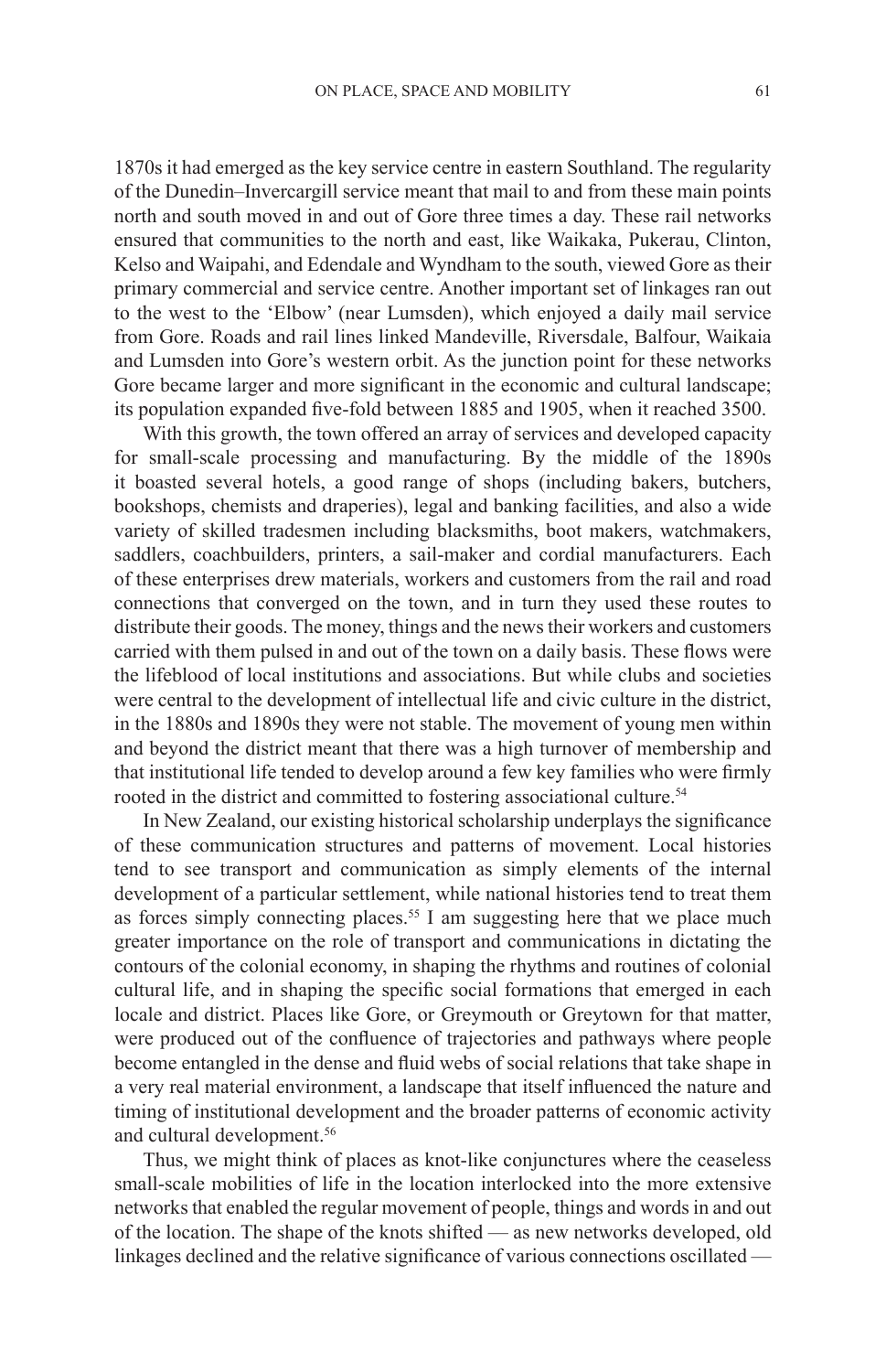#### 62 Tony Ballantyne

they changed, they were dependent on time. In this view, places are not the static, local antithesis of an inherently mobile imperial system or global network. They are, to an extent, always global as they are products of their intersection with longdistance networks created by empires and other transnational complexes.<sup>57</sup> Massey suggests that through the work of connections and mobility places are constantly made and remade, shaped and reshaped: they are 'moments in process'.58 If anyone should think that this is an obtuse formulation, then they might think through the events in Otago in June and July 1861. The massive inundation of miners attracted by news of payable gold fundamentally transformed the Otago colony: in 1858 less than 1800 colonists lived in Otago, but by end of the 1860s more than 15,000 lived in Dunedin alone. This surge of population drove colonization west beyond the Taieri; it was gold that finally dragged the colonists into the largely 'unknown' interior. The arrival of these miners propelled Dunedin's commercial and civic development, and they gave rise to significant networks that firmly linked southern New Zealand to the Australian colonies, primarily Victoria, and after 1865 Guangdong.59

As historians we mainly access these flows of people through various written sources. Our archives — colonial newspapers, pamphlets, diaries and letters — give us fleeting glimpses of particular moments and vectors of movement. But we can productively reread colonial sources through the lens of mobility and circulation, rather than reducing individual sources to a kind of metonym where a particular source is simply equated with its place of production. The *Mataura Ensign* or the *Southern Standard*, for example, can be mined for information on the local institutions and politics in Gore, but a careful reading of these papers with a more flexible understanding of place produces an awareness of the constant movement of people, things and goods. Massey's argument that places were produced by the intersection of the trajectories of various groups across the landscape accords with newspapers that reported on the movement of shearing gangs and itinerant rural workers, followed touring lecturers and showmen, informed readers of visiting professionals of various types from surgeon dentists to clairvoyants, phrenologists to midwives, and dissected the sequences of public speeches across the district that were a stock in trade of political candidates.<sup>60</sup> Reconstructing these trajectories or following the path of one or more of these mobile people is an obvious strategy if we want to know more about how this kind of cultural traffic worked and what its effects were.

Newspapers were an important vehicle that brought the world to the district. They carried stories of local people who travelled within the empire and beyond, but they were also replete with international news that was not only of general interest to local readers but was directly relevant to heated local debates over issues like women's suffrage or the public standing of the Salvation Army.<sup>61</sup> In fact both the *Southern Standard* and the *Mataura Ensign* record the unending toing and fro-ing of local life: people coming to town for livestock markets and auctions; men and women travelling for balls, dances, soirees; groups of people gathering for sports matches, clan gatherings and the meetings of lodges; audiences congregating for lectures, lantern slide shows, recitations and debates; individuals and families travelling to see circuses, exhibitions, agricultural shows, and public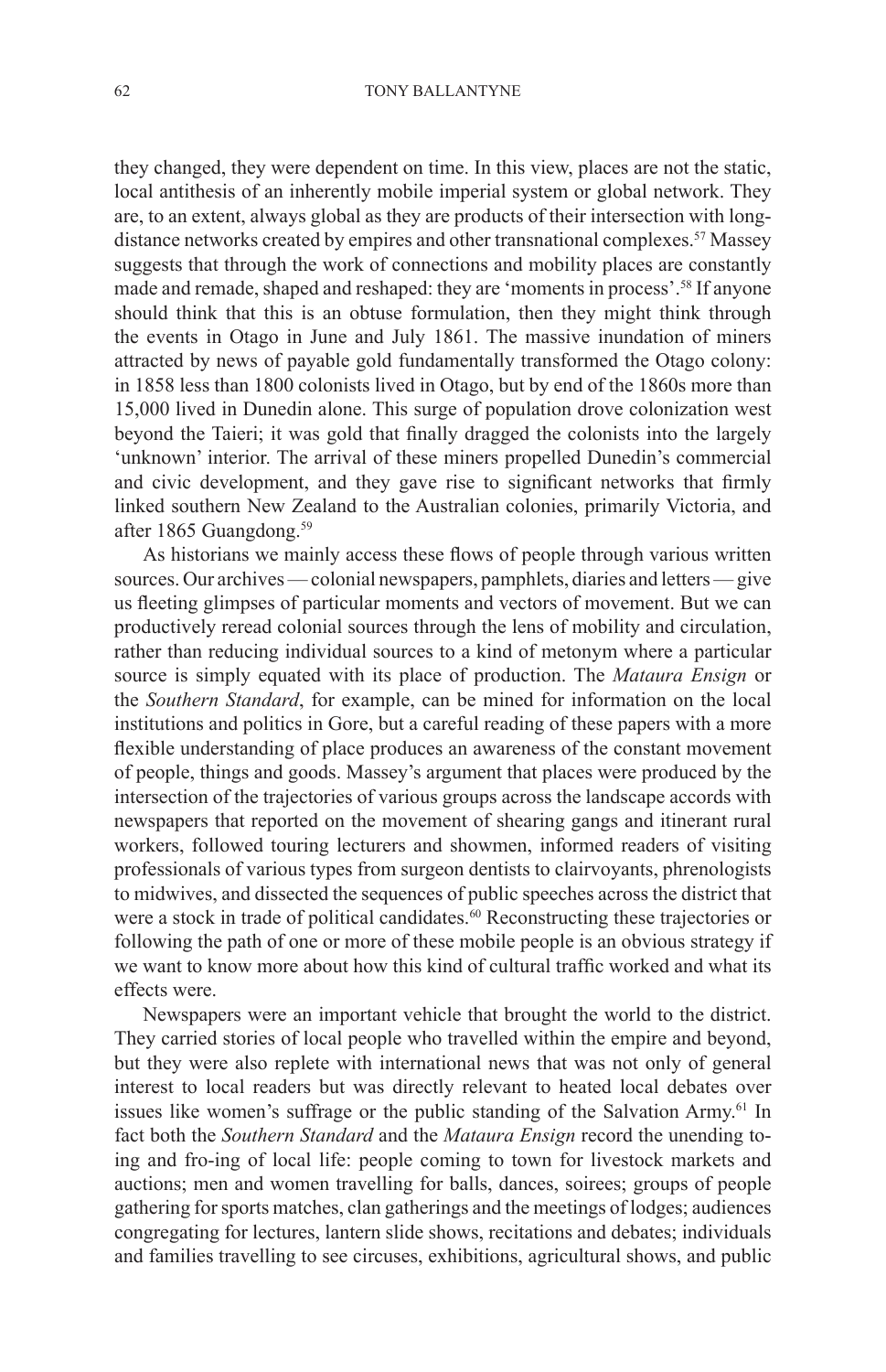displays; and groups of colonists setting out on picnics and excursions of various types.<sup>62</sup> And the advertisement column — the key to the financial success of any colonial paper — perhaps provides the strongest and most consistent record of the unceasing motion that made the economic and social life of the district. Advertisements for lost dogs, wandering livestock and missing friends, as well as the lists of imported seeds that drove forward the ecological transformation of the district, and the imported wares of the local tea merchants, outfitters, drapers and millineries, capture the movements, large and small, that were the stuff of daily life.<sup>63</sup> In a similar way diaries such as that produced by a young Herries Beattie in Gore in the mid-1890s or the journals of Mary Cranstoun of Edendale record the exchange of news, books and labour between families in the district, and give hints at patterns of cultural consumption, as well as documenting travels across Southland and beyond.<sup>64</sup>

Placing these complex patterns of mobility and circulation under sustained scrutiny might produce some very useful reassessments of the past. Here we have to fight against one key concept that frames our understandings of the colonial past. We typically talk and write of 'settlers' rather than colonists, yet the Anglo-Celtic colonists of New Zealand were anything but settled. They were highly mobile individuals who travelled great distances within an empire that had fashioned a truly global network of transport routes. As I have argued here, many colonists remained mobile after they arrived in New Zealand and the circulation of people, money, goods and news was the lifeblood of colonial life.

One starting point for thinking through circulation is Damon Salesa's argument that colonialism in the Pacific reshaped and redirected the 'circuitry' of mobility and social relations within Pacific communities. Salesa argues that Samoan patterns of exchange and mobility were dynamic long before contact with intruding European powers and that Samoans, like other Pacific peoples, actively continued to shape their patterns of movement even as they moved through colonial circuits in the early twentieth century.65 In the New Zealand case, we can also see how cross-cultural contact and colonization reshaped established Maori patterns of movement and slowly created a new circuitry on the land and along the coasts. Although many images of 'traditional' Maori society stress its deeply grounded nature as identity was tied to specific awa, maunga and rohe, in fact movement was a key aspect of the lifeways of whanau, hapu and iwi before Cook's arrival. Whanau and sometimes hapu and iwi did travel long distances: people travelled to visit kin, to harvest and exchange particular foodstuffs, and to wage war. Some iwi — or at least iwi in the making — migrated long distances. For example, key groups of Ngai Tahu embarked on a long sequence of movement from their original homeland on the east coast of Te Ika a Maui that took them to Heretaunga, before pushing into Te Wai Pounamu in the early eighteenth century.<sup>66</sup> The assertion of Ngai Tahu dominance in the south was a long and complex process involving further migration, war and intermarriage with Ngati Mamoe (who had also migrated south from Te Ika a Maui) and Waitaha. As Ngai Tahu Whanui emerged out of this process, they fashioned a socio-economic system that was dependent on mobility and exchange; they fashioned complex circuits across the landscape, down the rivers and along the coasts that allowed them to exploit the riches from a host of mahika kai (food workings) sites.<sup>67</sup>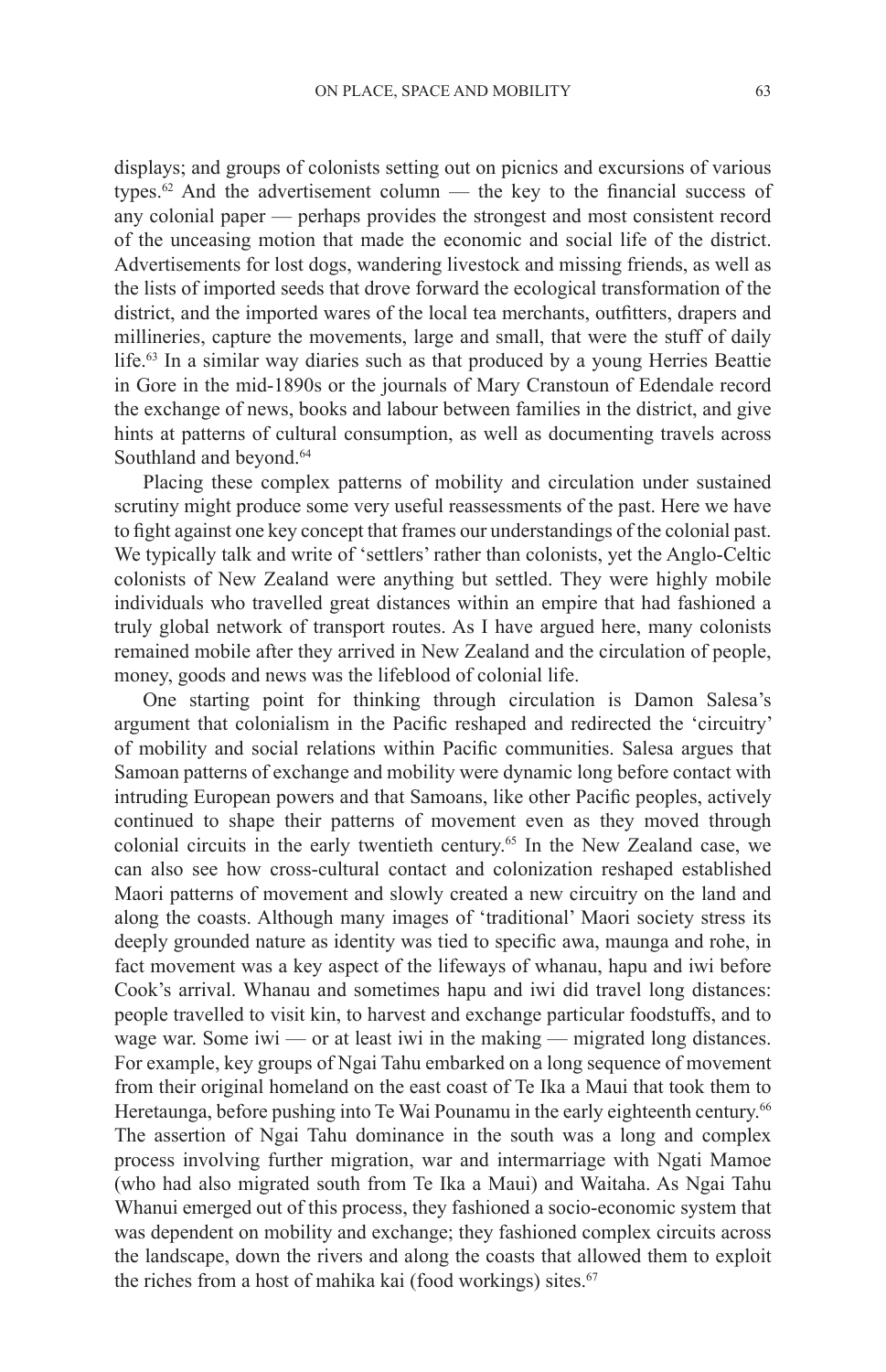#### 64 Tony Ballantyne

The intrusion of imperial agents from 1769 and the formal colonization in 1840 were powerful forces that helped reorganize patterns of movement and the dynamics of community formation in the Maori world. The period between the mid-1810s and 1840 witnessed an intensification and stretching of Maori patterns of movement. There was significant movement as many Maori communities attempted to gain access to new crops, animals, tools and weapons from the sites where Europeans traded, such as Tamaki, Kawhia, Korarareka, Mahia, Kapiti and Otakou. These engagements were important catalysts for a new sequence of military campaigns, migrations and settlements. The recently consolidated Ngapuhi iwi, which enjoyed a significant military advantage thanks to their precocious adoption of muskets, launched a sequence of devastating raids to the East Cape, Auckland, Coromandel and Rotorua between 1819 and 1823. Ngati Toa were also at the heart of the ensuing transformations. After a decisive defeat at the hands of Waikato and Maniapoto, Ngati Toa migrated from their tribal home around Kawhia to the Kapiti region in 1821–22. After asserting their authority over the region in the wake of the battle at Waiorua in 1824, Ngati Toa then launched a sequence of long-distance raids into the South Island from 1831. And four years later, Ngati Mutunga and Ngati Tama, displaced from northern Taranaki, travelled to the Chatham Islands, enslaving, killing and asserting their dominance over the Moriori people. These campaigns, migrations and displacements rewrote the demographic and political map of Te Ika a Maui, Te Wai Pounamu and Rekohu.

Where contact with agents working at the frontiers of the British empire before 1840 encouraged substantial movement and migration, the consolidation of British rule not only reduced Maori mobility but also calcified takewa and rohe. Patterns of movement and migration began to stabilize around 1840, not simply because, as Dorothy Urlich suggested, an 'equilibrium' had been reached in the Maori system of warfare, but also because colonization and the assertion of British sovereignty began to quickly reshape the circuitry of the islands.<sup>68</sup> Under colonial rule tribal boundaries that had only taken shape in the previous couple of decades were now seen as durable and 'traditional'. Moreover, systematic colonization closed off some possibilities for moving across the landscape and created a new geography of roads, markets, towns and ports that Maori swiftly adjusted to. These increasingly provided a material matrix that shaped the socio-economic position of hapu, a highly influential set of circuits that defined the prospects of communities even as they defined themselves in relationship to awa (rivers) and maunga (mountains).

Thinking through circulation not only illuminates the transformation of the Maori world as colonization progressed, but it also encourages us to think in a more sustained manner about the relationship between colonization and capitalism. Our recent historiography has understood colonization through a very narrow, albeit extremely important, economic lens: that of Maori land loss. But, as Gibbons has suggested, it is time to think much more broadly about how international trade networks, imperial markets and inter-colonial networks shaped the development of this particular colonial economy.69 Obviously there is a great deal of scope here for new quantitative work about patterns of production, consumption and distribution, but there is also a pressing need to explore the cultural dynamics of markets and the meanings of consumption. The work of Frances Steel and Felicity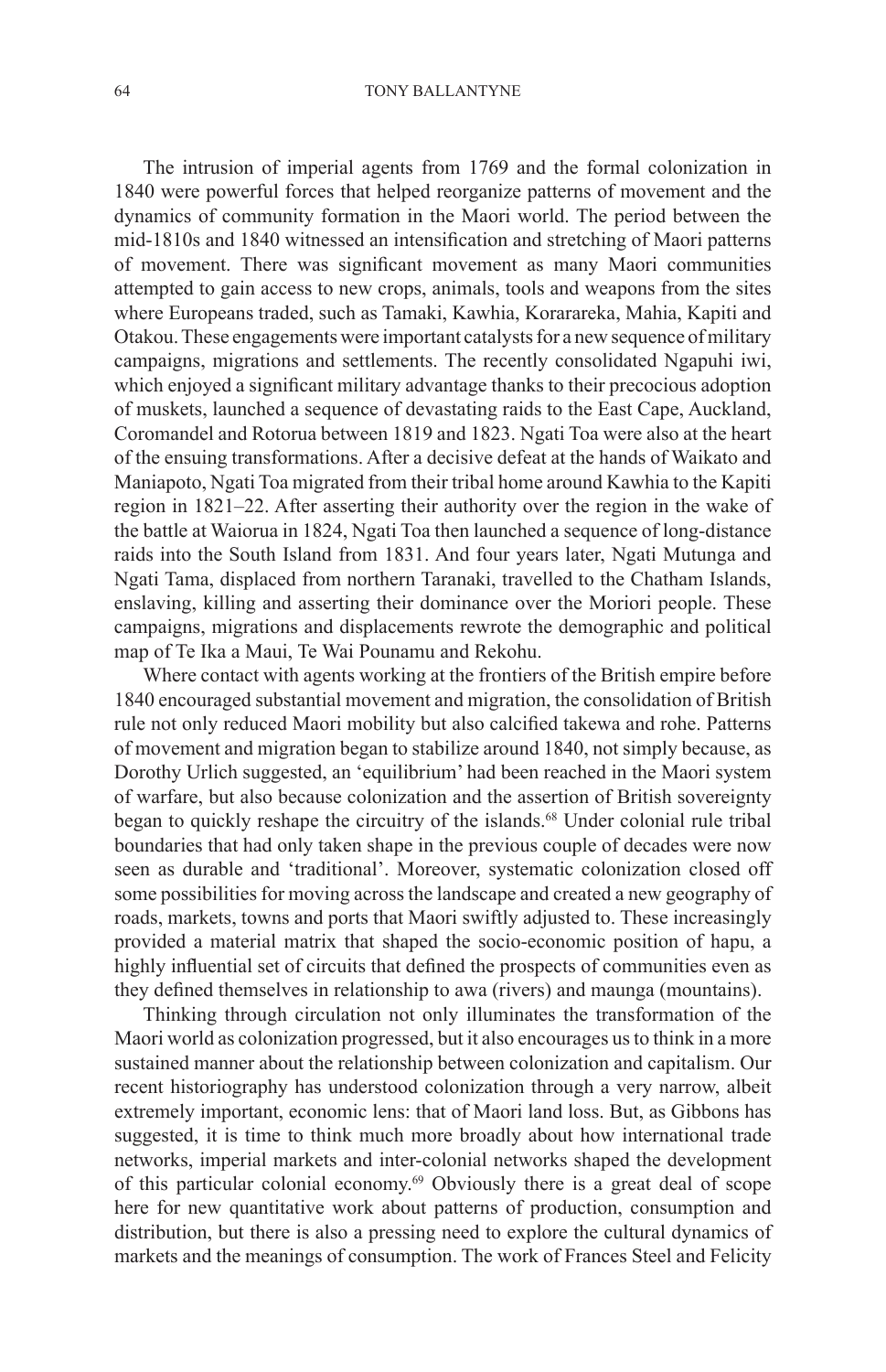Barnes on the role of commodity exports in shaping visions of New Zealand is an important start here.70 Their work, like James Belich's recolonization thesis, has primarily illuminated New Zealand's relationship to Britain, but the significance of other interconnections remains unexplored, although there have been some exploratory assessments of the significance of commercial linkages to India and China.71 New Zealand's colonial development was significantly conditioned by the 'open economy' that took shape in Britain between 1750 and 1850, an economy that, as Joel Mokyr has shown, was grounded in the democratization and diversification of consumption and the great value attached to news, information and knowledge.72 Colonies like New Zealand were heirs to these traditions as well as being significant markets for the outputs of British innovation.

The broader culture of colonial capitalism certainly requires further, and more imaginative, historical analysis. The development of banking institutions, bookkeeping practices, cultures of consumption, the profile of key professions and ideas about work and the market all require sustained analysis if we are to understand the depth of the transformations wrought by colonization and the processes through which these islands were incorporated into the developing global capitalist order.<sup>73</sup> Thinking through economic practices is crucial because it will enable us to see some important institutional structures and economic routines as foundational to the development of the colony as a whole, rather than seeing them as technical or arcane elements of business history. A commitment to rematerializing the linkages between colonialism and capitalism is necessary if we are to avoid the crippling line of argument developed by Nicholas Dirks which treats colonialism as a cultural formation that floats free of the exigencies of capitalism, underplaying the significant conjunctures between local forces and imperial impulses in shaping colonial societies.74 A failure to recognize the centrality of capitalism in shaping the processes of building empire and colonial cultures has made it hard for postcolonial critics to countenance the highly uneven economic consequences of empire-building or even explain why colonialism occurred in the first place.<sup>75</sup>

There are real analytical benefits if we put questions related to mobility and circulation at the heart of our work on the culture of colonization. Fairburn's concern with transience as a key structural condition for the creation of an atomized society remains a paradigm-shifting contribution to our historiography. Yet his work only captured part of the social problem and the analytical challenge for historians of nineteenth-century New Zealand. Colonies were part of empires, which were extended and highly uneven systems of appropriation, circulation and exchange. Empires depended upon their ability to move capital, commodities, soldiers, colonists, merchants and information across space. Circulation was their lifeblood and mobility was a key condition for their very existence. In the colonies, local community leaders and politicians who invested in building New Zealand as a productive and settled colony had to grapple with the challenge of building enduring communities out of this vortex of movement. Too often we have seen the anxious politics of the 1880s and 1890s simply through the lens of race — in anti-Chinese agitation — or class — the persistent anxieties attached to 'swag men'.76 Rather, the deep challenge that faced the project of nation-building was the need to secure the stability and naturalness of the nation in the persistence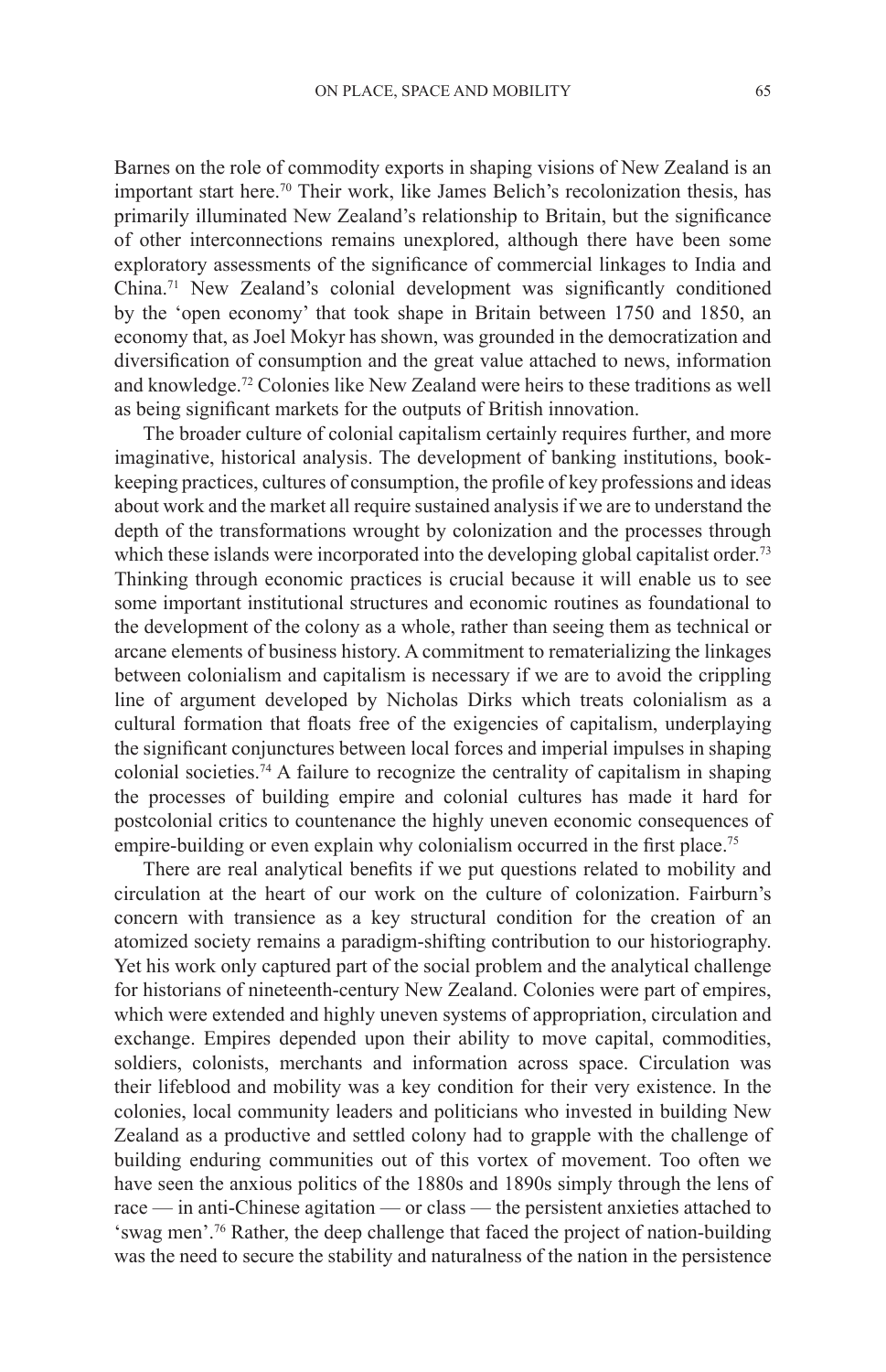of local and provincial loyalties, as well as the challenges posed by an age of restless mobility. The architects of the nation-state had to create a stable society in the face of extension and acceleration of movement, both within and across the nation. Nation-building coincided with an age of massive migration, not just out of Western Europe but also out of India and China, and it proceeded hand-in- hand with attempts to regulate, regularize and filter those great flows of people.<sup>77</sup> The divergence between the fixity celebrated by nation-builders and the hyperactive movement that was at the heart of the economy and culture of nineteenth-century New Zealand seems like a very productive starting point for exploring the tensions at the heart of the colonial order of things.

*University of Otago*

TONY BALLANTYNE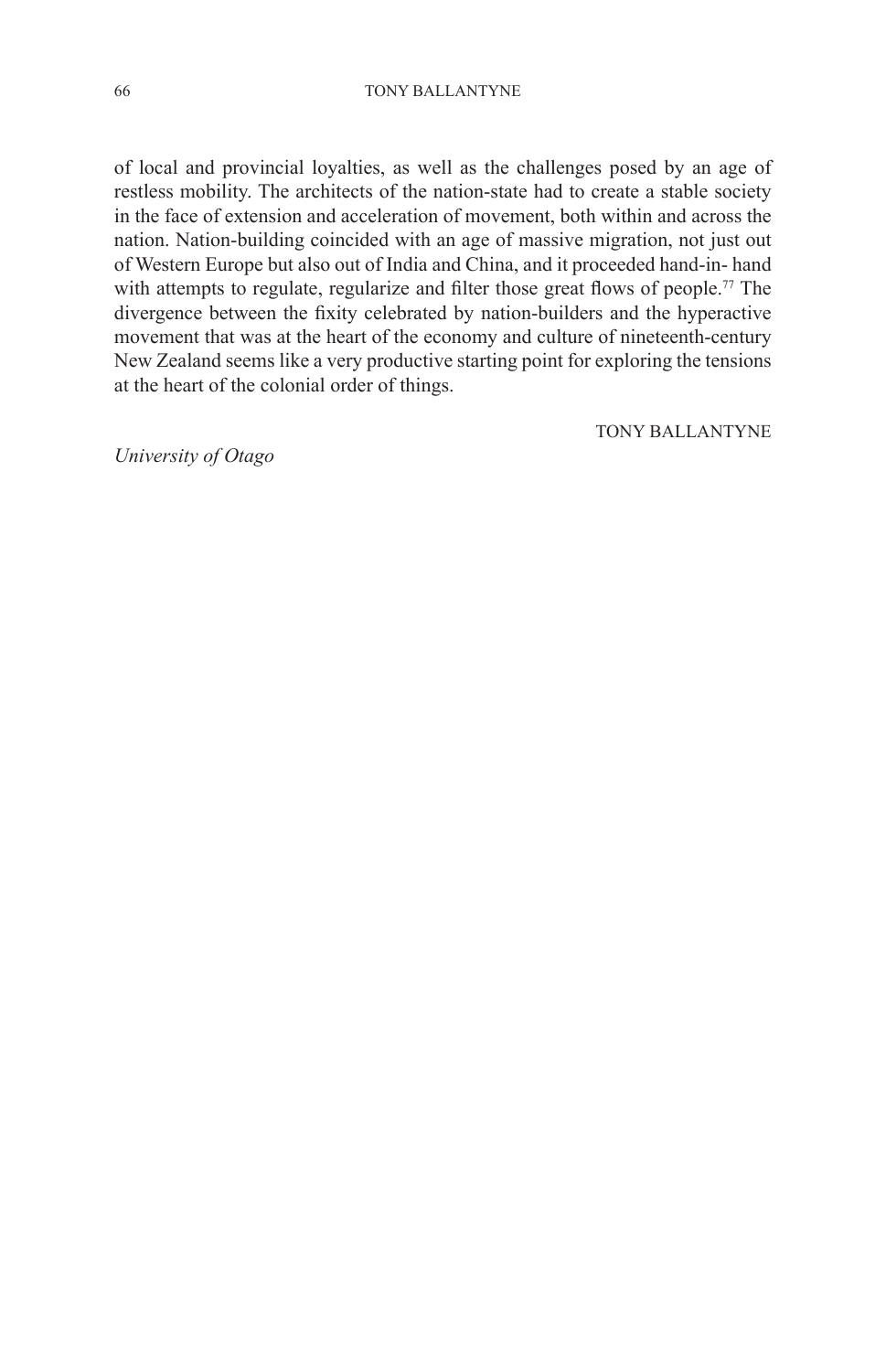### **NOTES**

1 Giselle Byrnes, 'Introduction: Reframing New Zealand History', in Giselle Byrnes, ed., *The New Oxford History of New Zealand*, Melbourne, 2009, pp.1–18.

2 Ania Loomba, *Colonialism/Postcolonialism*, London, 1998, p.16.

3 Ranginui Walker, *Nga Tau Tohetohe: Years of Anger*, Auckland, 1987; *Ka Whawhai Tonu Matou: Struggle Without End*, Auckland, 1990.

4 Donna Awatere, *Maori Sovereignty*, Auckland, 1984, especially pp.8–10, 45.

5 Alan Ward, *A Show of Justice: Racial 'Amalgamation' in Nineteenth Century New Zealand*, Auckland, 1973; Paul Clark, *'Hauhau': The Pai Marire Search For Maori Identity*, Auckland, 1975; Judith Binney, Gillian Chaplin and Craig Wallace, *Mihaia: The Prophet Rua Kenana and His Community at Maungapohatu*, Wellington, 1979; Judith Binney and Gillian Chaplin, *Nga Morehu: The Survivors*, Auckland, 1986; James Belich, *The New Zealand Wars and the Victorian Interpretation of Racial Conflict*, Auckland, 1986.

6 Keith Sinclair, 'Why are Race Relations in New Zealand Better than in South Africa, South Australia or South Dakota?', *New Zealand Journal of History*, (NZJH), 5, 2 (1971), pp.121–7.

7 Bill Pearson, 'Fretful Sleepers: A Sketch of New Zealand Behaviour and its Implications for the Artist', *Landfall*, 6, 23 (1952), pp.201–30; Robert Chapman, 'Fiction and the Social Pattern', *Landfall*, 7, 25 (1953), pp.26–58; Judith Binney, *The Legacy of Guilt: A Life of Thomas Kendall*, Auckland, 1968; and 'Whatever Happened to Poor Mr Yate? An Exercise in Voyeurism', NZJH, 9, 2 (1975), pp.111–25.

8 For some revealing reflections on these dynamics see Joe Williams, 'Truth, Reconciliation and the Clash of Cultures in the Waitangi Tribunal', *ANZLH E-Journal,* (2005); David Williams, 'Myths, National Origins, Common Law and the Waitangi Tribunal', *E LAW: Murdoch University Electronic Journal of Law*, 11, 4 (2004).

9 This move makes the Tribunal more palatable to the broader public. In framing the state's violations of the Treaty as acts of the 'Crown' the impetus for colonization is relocated to Britain and less attention is drawn to the direct involvement and benefit of colonists in the process of colonization.

10 Janine Hayward's important discussion of the emergence of these principles reconstructs their development but does not explore the analytical consequences of this feedback loop. Janine Hayward, 'Appendix: The Principles of the Treaty of Waitangi', in *The Rangahaua Whanui National Overview*, pp.475–94.

11 See, for example, Dorothy V. Jones, *License for Empire: Colonialism by Treaty in Early America*, Chicago, 1982; *A Collection of Treaties And Engagements With the Native Princes And States of Asia Concluded, On Behalf of the East India Company, by the British Governments In India*, London, 1812; Michael H. Fisher, ed., *The Politics of the British Annexation of India, 1757*–*1857*, Delhi, 1993.

12 For a lengthier assessment of this work which reads it in a comparative international context see Tony Ballantyne, 'Culture and Colonization: Revisiting the Place of Writing in Colonial New Zealand', *Journal of New Zealand Studies* (forthcoming).

13 Giselle Byrnes, '"A Dead Sheet Covered with Meaningless Words?" Place Names and the Cultural Colonization of Tauranga', NZJH, 36, 1 (2002), pp.18–35 and *Boundary Markers: Land Surveying and the Colonisation of New Zealand*, Wellington, 2001; Chris Hilliard, 'James Cowan and the Frontiers of New Zealand History', NZJH, 31, 2 (1997), pp.219–33; 'Stories of Becoming: The Centennial Surveys and the Colonization of New Zealand', NZJH, 33, 1 (1999), pp.3–19; 'Textual Museums: Collection and Writing in History and Ethnology, 1900–1950', in Bronwyn Dalley and Bronwyn Labrum, eds, *Fragments: New Zealand Social and Cultural History*, Auckland, 2000; and Michael Reilly's series of essays, 'John White: The Making of a Nineteenth-Century Writer and Collector of Maori Tradition,' NZJH, 23, 2 (1989), pp.157–72; 'John White. Part II: Seeking the Elusive Mohio: White and his Maori Informants,' NZJH, 24, 1 (1990), pp.45–55; 'A Book's Progress: The Story of The Ancient History of the Maori', *The Turnbull Library Record* 24, 1 (1991), pp.31–48; 'An Ambiguous Past: Representing Maori History,' NZJH, 29, 1 (1995), pp.19–39; 'Secret Writers in Foreign Lands: John White and William Wyatt Gill', NZJH, 34, 1 (2000), pp.34–46.

14 Peter Gibbons, 'Cultural Colonization and National Identity,' NZJH, 36, 1 (2002), p.4.

15 Chris Hilliard initiated critical reflection on the limits of this approach in his 'Colonial Culture and the Province of Cultural History,' NZJH, 36, 1 (2002), pp.82–89.

16 Of course, class has been central in work on nineteenth-century Pakeha social history.

17 Hazel Petrie, *Chiefs of Industry: Maori Tribal Enterprise in Early Colonial New Zealand*, Auckland, 2007; Michael J. Stevens, 'Kai Tahu me te Hopu Titi ki Rakiura: An Exception to the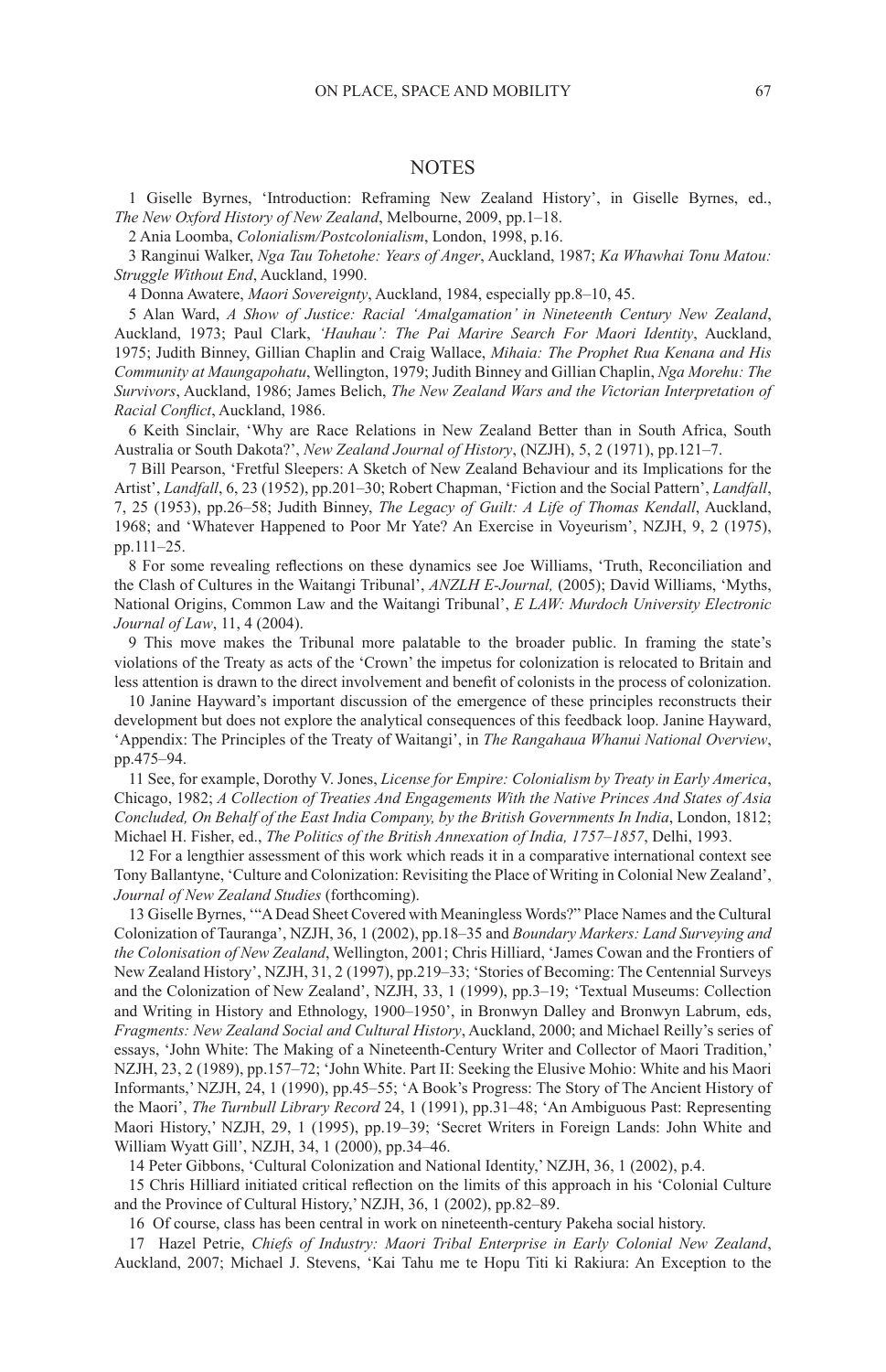"Colonial Rule"?' *The Journal of Pacific History*, 41, 3 (2006), pp.273–91.

18 J. G. A. Pocock, 'British History: A Plea for a New Subject', *The Journal of Modern History*, 47, 4 (1975), pp.601–21. For a recent re-evaluation of that project see Richard Bourke, 'Pocock and the Presuppositions of the New British History', *The Historical Journal*, 53, 3 (2010), pp.747–70.

19 This was finally provided by Jim McAloon in an important exchange with Tony Hopkins. See Jim McAloon, 'Gentlemanly Capitalism and Settler Capitalists: Imperialism, Dependent Development and Colonial Wealth in the South Island of New Zealand', *Australian Economic History Review*, 42, 2 (2002). Hopkins's response: A. G. Hopkins, 'Gentlemanly capitalism in New Zealand', *Australian Economic History Review*, 43, 3 (2003), pp.287–97; and McAloon's closing thoughts: 'Gentlemen, Capitalists, and Settlers: A Reply to Hopkins', *Australian Economic History Review*, 43, 3 (2003).

20 Damon Salesa, 'New Zealand's Pacific', in Byrnes, *New Oxford*, pp.149–72; David Capie, 'New Zealand and the World: Imperial, International and Global Relations', in Byrnes, *New Oxford*, 573–78; Brian Moloughney and John Stenhouse, '"Drug-besotten, Sin-begotten fiends of filth": New Zealanders and the Oriental Other, 1850–1920', NZJH, 33, 1 (1999), pp.43–64; 'Teaching Maori About Asia: Print Culture and Community Identity in Nineteenth-Century New Zealand', in Brian Moloughney and Henry Johnson, eds, *Asia in the Making of New Zealand*, Auckland, 2006, pp.13–25; Tony Ballantyne and Brian Moloughney, 'Asia in Murihiku: Towards a Transnational History of Colonial Culture', in Brian Moloughney and Tony Ballantyne, eds, *Disputed Histories: Imagining New Zealand's Pasts*, Dunedin, 2006, pp.65–92; Lyndon Fraser, *Castles of Gold: A History of New Zealand's West Coast Irish*, Dunedin, 2007 and *To Tara via Holyhead: Irish Catholic Immigrants in Nineteenth-Century Christchurch*, Auckland, 1997; Angela McCarthy, *Irish Migrants in New Zealand, 1840*–*1937: "The Desired Haven"*, Woodbridge, Suffolk, 2005; and 'Personal Letters and the Organisation of Irish Migration to and from New Zealand, 1848–1925', *Irish Historical Studies*, 33, 131 (2003), pp.297– 319.

21 Rollo Arnold, *Settler Kaponga 1881–1914: A Frontier Fragment of the Western World*, Wellington, 1997; Erik Olssen, *Building the New World: Work, Politics and Society in Caversham 1880s–1920s*, Auckland, 1995.

22 Olssen; Caroline Daley, *Girls & Women, Men & Boys: Gender in Taradale, 1886*–*1930*, Auckland, 1999; Tony Ballantyne, 'Thinking Local: Knowledge, Sociability and Community in Gore's Intellectual Life, 1875–1914', NZJH, 44, 2 (2010), pp.138–56.

23 Raewyn Dalziel, 'Emigration and Kinship: Migrants to New Plymouth 1840–1843', NZJH, 25, 2 (1991), pp.112–28, especially p.128; Clyde Griffen, 'Fairburn's New Zealand from a Vantage of North American Studies', NZJH, 25, 2 (1991), pp.98–111. Also see his 'The New World Working-Class Suburb Revisited: Residential Differentiation in Caversham, New Zealand', *Journal of Urban History*, 27, 4 (2001), pp.420–44.

24 M. Fairburn and S. Haslett, 'Did Wellington from 1850 to 1930 Have a Distinctive Social Pattern', in David Hamer and Roberta Nicholls, eds, *The Making of Wellington, 1800*–*1914*, Wellington, 1990, pp.255–83, p.283.

25 Pamela Wood, *Dirt: Filth and Decay in a New World Arcadia*, Auckland, 2005, p.7.

26 Winder and Lewis note that regional traditions of research in geography have been eclipsed by the preoccupation with identity and the nation. Gordon Winder and Nick Lewis, 'Performing a New Regional Geography', *New Zealand Geographer*, 66, 2 (2010), pp.97–104.

27 Peter Gibbons, 'The Far Side of the Search for Identity: Reconsidering New Zealand History', NZJH, 37, 1 (2003), p.39.

28 Keith Sinclair, *A Destiny Apart: New Zealand's Search For National Identity*, Wellington, 1986; James Belich, *Making Peoples: A History of the New Zealanders From Polynesian Settlement to the End of the Nineteenth Century*, Auckland, 1996.

29 Gavin McLean & David Young, 'The last place on Earth, prehistory-c. 1300', in Bronwyn Dalley and Gavin McLean, eds, *Frontier of Dreams: The Story of New Zealand*, Auckland, 2005, pp.19–38, the quote is from p.20.

30 I have regularized the punctuation in this quotation: *New Zealand Advertiser and Bay of Islands Gazette*, 19 June 1840, p.1.

31 Some of these are usefully reconstructed in John Curnin, *Index to the Laws of New Zealand*, Wellington, 1904, pp.1–6.

32 G. Marston and P. Skegg, 'The Boundaries of New Zealand in Constitutional Law', *New Zealand Universities Law Review*, 13 (1989), pp.1–53.

33 See http://www.mfat.govt.nz/downloads/global-issues/cont-shelf-recommendations.pdf.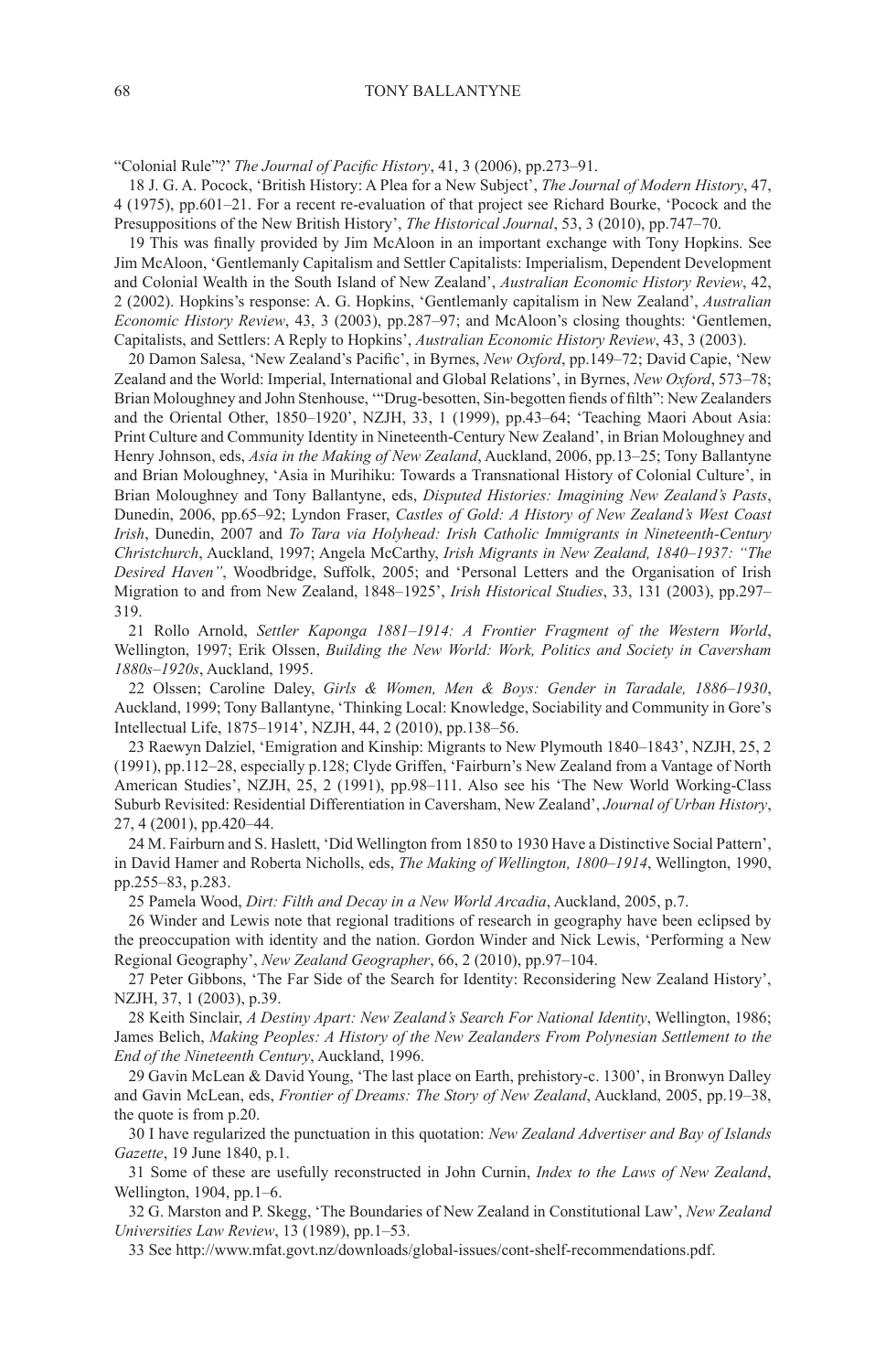34 Matthew Henry, 'Border geostrategies: Imagining and Administering New Zealand's Post-World War One Borders', *New Zealand Geographer*, 64 (2008), pp.194–204.

35 Radhika Mongia, 'Race, Nationality, Mobility: A History of the Passport', *Public Culture*, 11, 3 (1999), pp.527–56 and 'Historicizing State Sovereignty: Inequality and the Form of Equivalence', *Comparative Studies in Society and History,* 49, 2 (2007), pp.384–411; Adam McKeown, *Melancholy Order: Asian Migration and the Globalization of Borders, 1834*–*1929*, New York, 2008; Craig Robertson, *The Passport in America: The History of a Document*, New York, 2010.

36 These dynamics, together with the role of railways in shaping social difference, are at the heart of Manu Goswami's arguments in *Producing India: From Colonial Economy to National Space*, Chicago, 2004, especially chapter 3.

37 The key study of ports remains Peter J. Rimmer, 'The Changing Status of New Zealand Seaports, 1853–1960', *Annals of the Association of American Geographers,* 57, 1 (1967), pp.88–100.

38 Useful discussions of these challenges are found in Garth Cant, 'The Rural Settlements of the Canterbury Plains in the Area Between the Rakaia and Waimakariri Rivers', MA thesis, University of Canterbury, 1960 and Esme Miller, 'Communications in Otago Until the Abolition of the Provincial Government', MA thesis, University of Otago, 1947.

39 See, for example, *Southland Times*, 6 February 1890, p.3; *Otago Witness*, 28 January 1892, p.21 and 8 October 1902, p.11.

40 E. Pawson and A. G. Hoare, 'Regional Isolation, Railways and Politics: Nelson, New Zealand', *Journal of Transport History*, 10 (1989), pp.22–40. These issues persisted well into the twentieth century: see A. G. Hoare, 'Nelson's Notional Railway: The Political Distortion of Geographical Space', *Tijdschrift Voor Economische En Sociale Geografie*, 81, 1 (1990), pp.48–57.

41 D. J. MacLachlan, 'The Development of Communications Between Canterbury and Marlborough', MA thesis, University of Canterbury, 1948.

42 Some important insights into the links with the Pacific are offered in Frances Steel, 'Oceania under Steam: Maritime Cultures, Colonial Histories 1870s–1910s', PhD thesis, Australian National University, 2007.

43 Eric Pawson, 'Time-Space Convergence in New Zealand: 1850s to 1990s', *New Zealand Journal of Geography*, 94, 1 (1992), pp.14–19, especially p.17.

44 Gibbons, 'Far Side of the Search for Identity', p.39.

45 Judith Binney, *Encircled Lands: Te Urewera, 1820*–*1921*, Wellington, 2010.

46 W.H. Oliver and Jane M. Thomson, *Challenge and Response: A Study of the Development of the Gisborne East Coast Region*, Gisborne, 1971, p.181.

47 Ballantyne, 'Thinking Local'.

48 John A. Agnew, 'The Devaluation of Place in Social Science,' in John A. Agnew and James S. Duncan, eds, *The Power of Place: Bringing Together Geographical and Sociological Imaginations,* Boston, 1989.

pp.9–29, quote from p.9.

49 Gavin McLean, 'Complicating, Not Simplifying', *Listener*, 23–29 January 2010.

50 Doreen Massey, *Space, Place and Gender*, Cambridge, 1994, p.28.

51 Felix Driver and Raphael Samuel, 'Rethinking the Idea of Place', *History Workshop Journal* 39 (1995), p.vi.

52 Chris Hilliard, 'Island Stories: The Writing of New Zealand History 1920–1940', MA thesis, The University of Auckland, 1997, p.23.

53 P. J. Gibbons, 'Some New Zealand Navvies: Co-operative Workers, 1891–1912', NZJH, 11, 1 (1977), pp.54–75.

54 This fits broadly with the findings of Keith Pickens, R. R. Hall and Paul Husbands who found that small group of persisters were able to construct institutional infrastructure despite the high rates of transience that shaped colonial life: Keith Pickens, 'Canterbury 1851–1881: Demography and Mobility: A Comparative Study', PhD thesis, University of Washington, St Louis, 1976; R. R. Hall, 'Te Kohurua: Continuity and Change in a New Zealand Rural District', PhD University of Canterbury, 1987; Paul Husbands, 'The People of Freemans Bay 1880–1914', MA thesis, The University of Auckland, 1992.

55 Three notable exceptions to this are James Belich, Raewyn Dalziel and Rollo Arnold who were alive to the deep economic and cultural significance of the railways. Rollo Arnold, *New Zealand's Burning: The Settler's World in the Mid 1880s*, Wellington, 1994, specifically chapter 14; Belich, *Making Peoples*, pp.352–3; Raewyn Dalziel, 'Railways and Relief Centres (1870–1890)', in Keith Sinclair, ed., *The Oxford Illustrated History of New Zealand*, Auckland, 1990, pp.99–124.